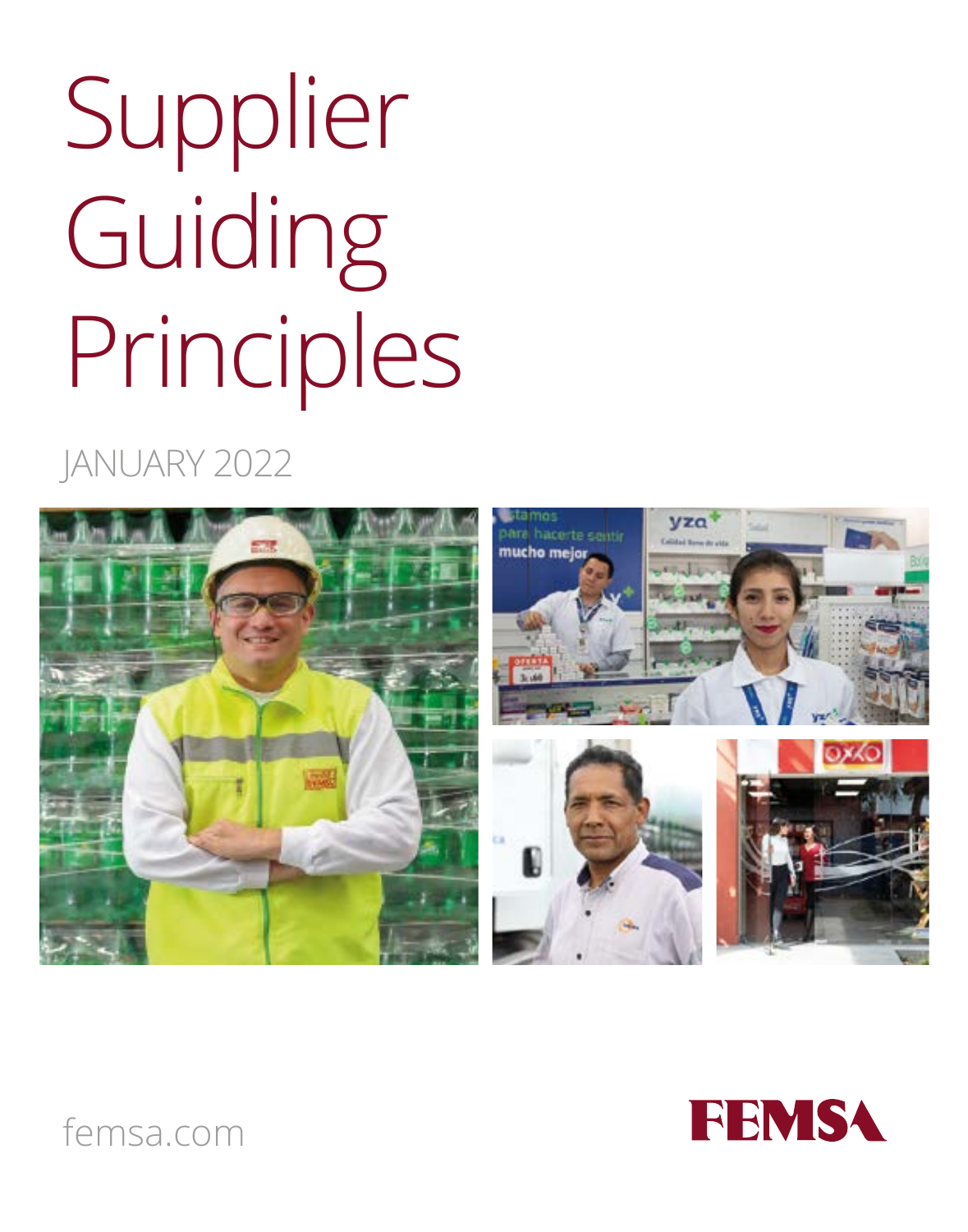

### **Contents**

| <b>INTRODUCTION</b>                               | 4  |
|---------------------------------------------------|----|
| Purpose                                           | 5  |
| Scope                                             | 6  |
| Principles                                        | 6  |
| <b>HUMAN RIGHTS</b>                               | 7  |
| 1. Respect for human dignity                      | 8  |
| 2. No to discrimination                           | 9  |
| <b>FUNDAMENTAL PRINCIPLES</b>                     |    |
| AND RIGHTS AT WORK                                | 10 |
| 3. No to forced or child labor                    | 10 |
| 4. Freedom of association and trade-union freedom | 10 |
| 5. Labor relations                                | 11 |
| 6. Safety and health at work                      | 11 |
| 7. Human capital development and well-being       | 12 |
| 8. Whistleblowing systems                         | 12 |
| <b>ENVIRONMENT</b>                                | 13 |
| 9. Environmental impact and compliance            | 14 |
| <b>COMMITMENT TO THE COMMUNITY</b>                | 15 |
| 10. Community development                         | 15 |
| <b>INFORMATION MANAGEMENT AND SECURITY</b>        | 16 |
| 11. Privileged and confidential information       | 17 |
| 12. Intellectual property                         | 18 |
| 13. Personal data                                 | 18 |
| 14. Information security                          | 18 |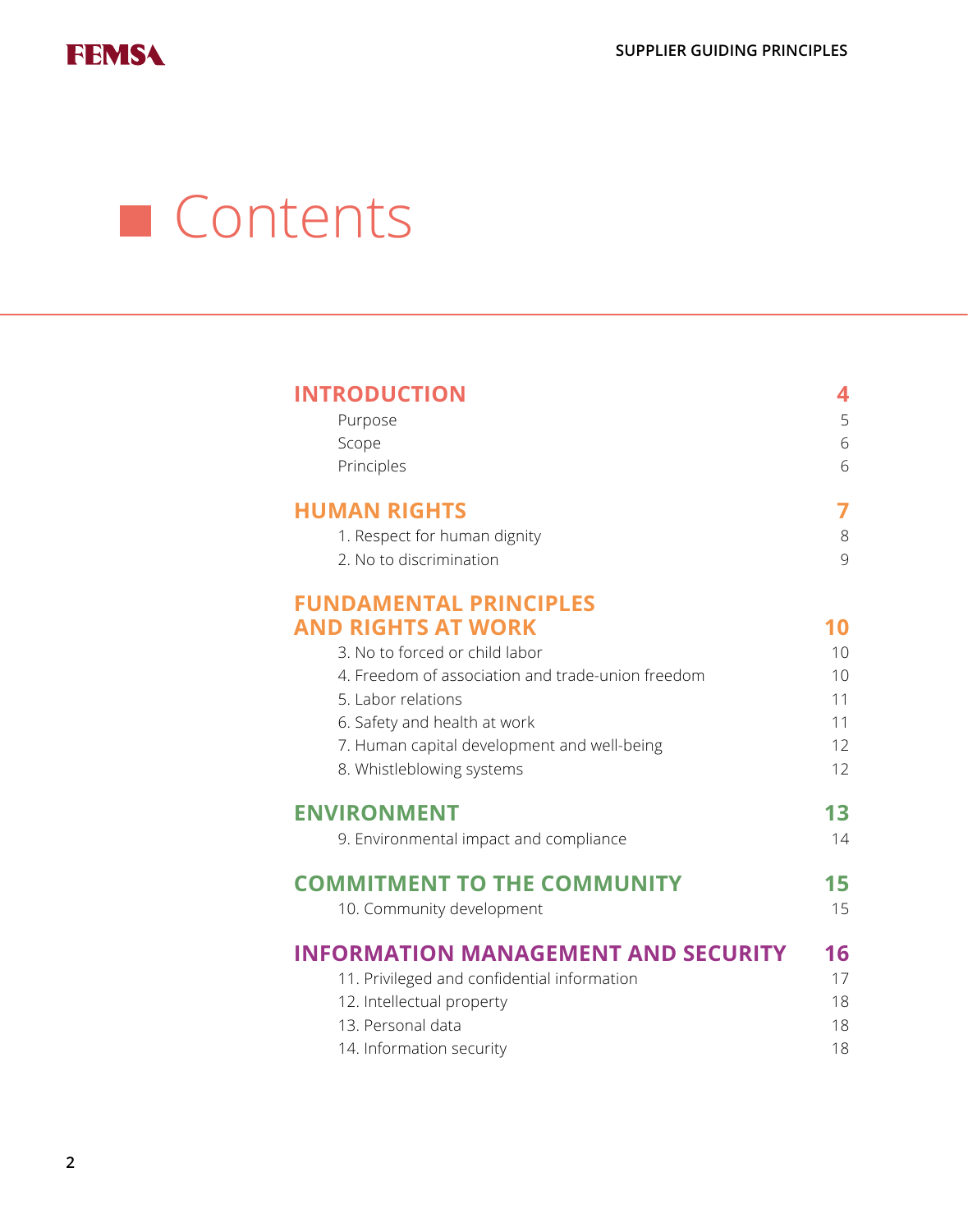**FEMS4** 

#### Sumario

| <b>THIRD-PARTY RELATIONSHIP</b>                | $\overline{9}$ |
|------------------------------------------------|----------------|
| 15. Competition                                | 20             |
| 16. Government and authorities                 | 20             |
| <b>CULTURE OF LAWFULNESS</b>                   | 21             |
| 17. Regulatory Compliance                      | 22             |
| 18. Tax Compliance                             | 22             |
| 19. Anticorruption                             | 23             |
| 20. Anti-money laundering                      | 24             |
| 21. Conflict of interest                       | 25             |
| 22. Gifts, hospitalities, and/or Entertainment | 26             |
| 23. Information update                         | 27             |
| 24. Corrective measures                        | 27             |
| <b>DEFINITIONS</b>                             | 28             |
| <b>VERIFICATIONS / COMPLIANCE</b>              | 32             |
| <b>FEMSA Ethics Line</b>                       | 34             |
| References                                     | 35             |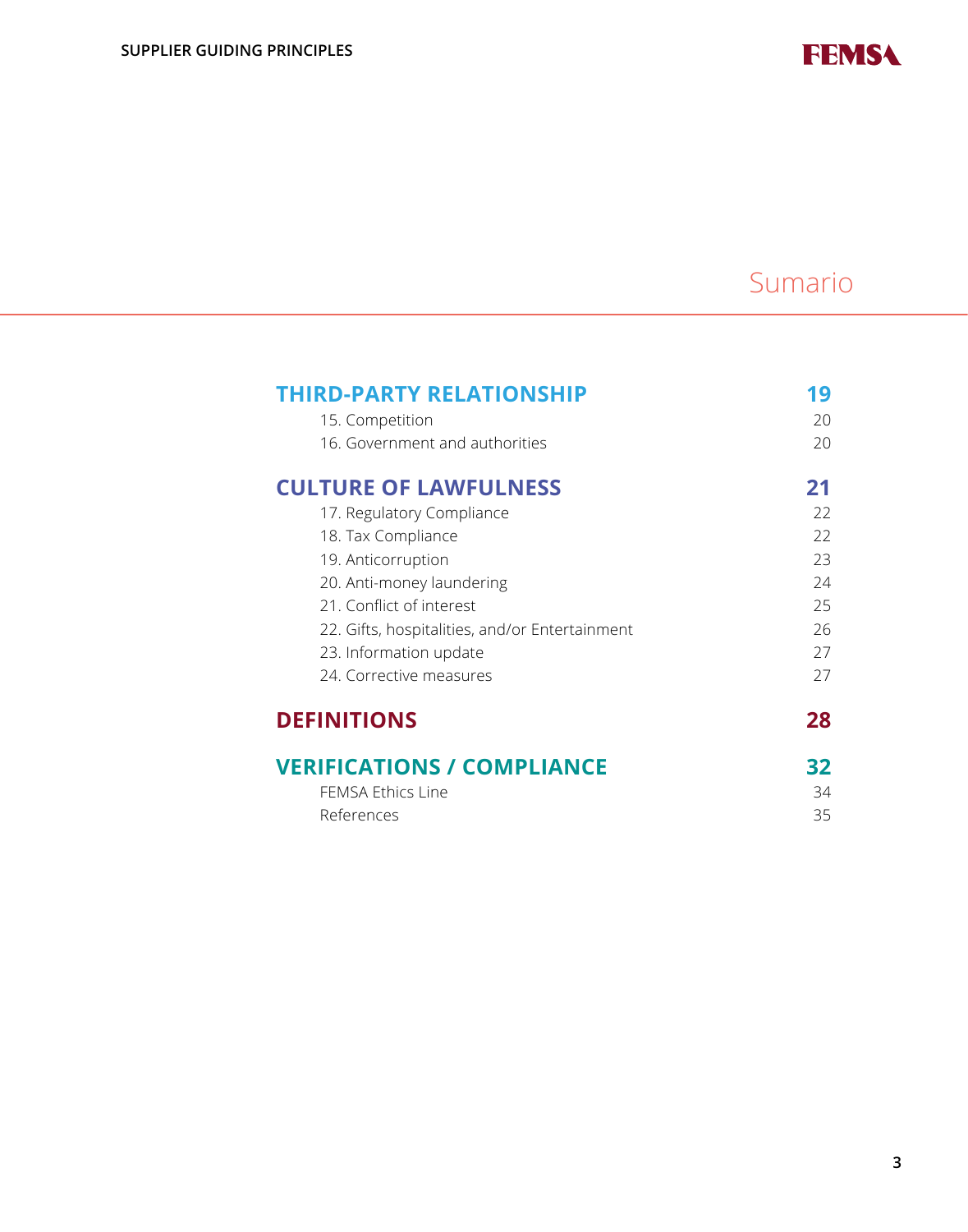

### **Purpose**

The mission of FEMSA is the simultaneous creation of economic and social value, therefore we seek that our operations and those of our suppliers are conducted with ethics and integrity, based on responsible business policies, principles and practices that comply with applicable legislation and best practices.

The Suppliers Guiding Principles were prepared based on FEMSA's Code of Ethics and Corporate Policies and contain the minimum expectations that we required our suppliers to manage in key areas of Human and Labor Rights, Sustainability, Culture of Lawfulness, Information Security; therefore, it is the supplier's responsibility, in its relationship with FEMSA, to adopt the necessary methods and practices to comply with the Guiding Principles contained in this document.

1. https://www.femsa.com/assets/2021/03/Codigo\_de\_Etica\_FEMSA.pdf

2. Sustainability is the capacity to generate the social, environmental and economic needs to operate in the present and, in time, grow in harmony with the environment.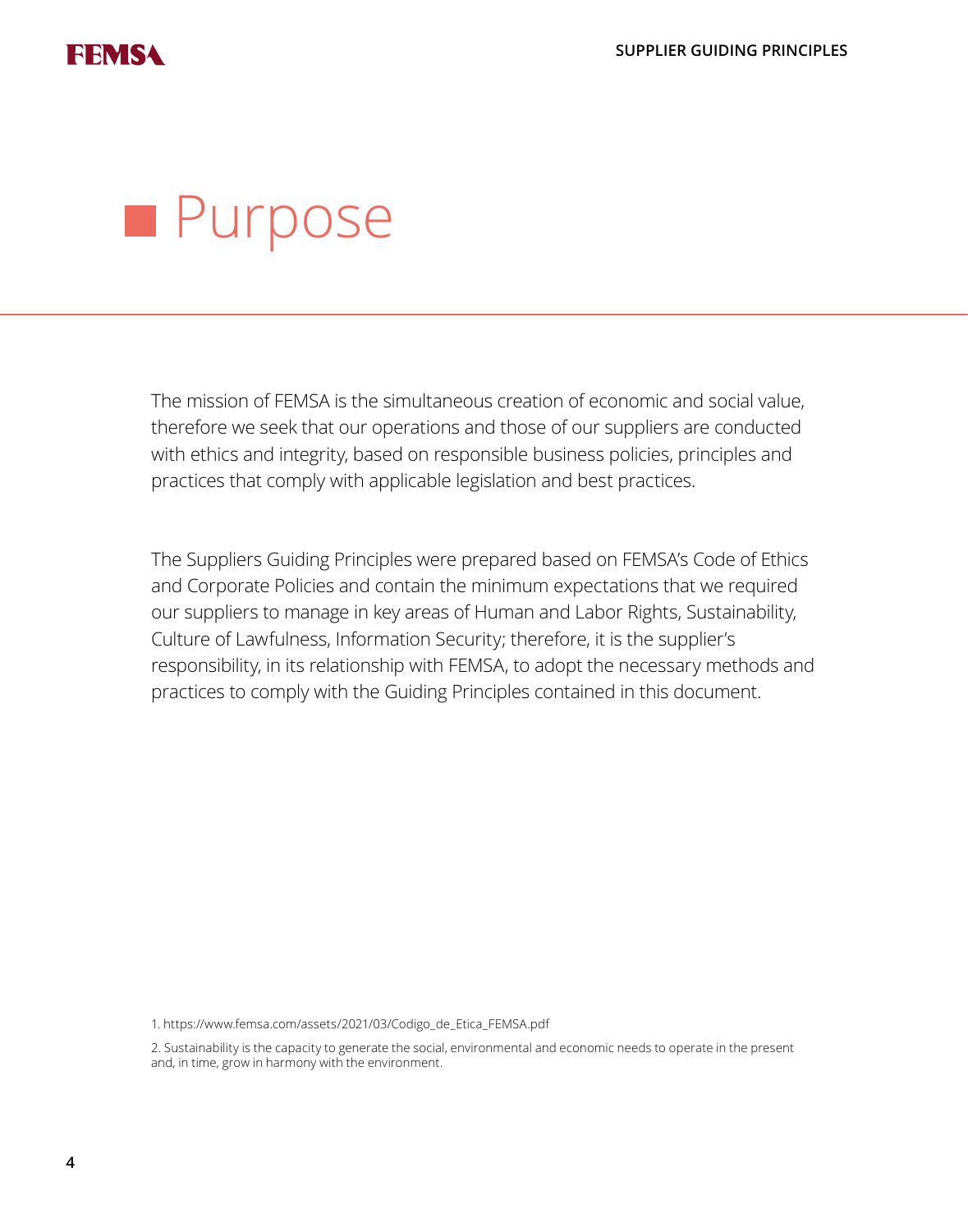

### **Scope**

The Suppliers Guiding Principles shall be complied by all those who seek to be FEMSA's suppliers and current FEMSA's suppliers participating in the different operations and supply chains of FEMSA. The term Supplier includes individuals and legal entities that provide goods, render services, are distributors, agents, intermediaries, representatives, as well as any third party acting on behalf of and/ or representing FEMSA.

This document is not intended to be exhaustive, however, unforeseen situations will be resolved in accordance with our FEMSA Code of Ethics, and best management criteria and corporate governance practices.

Additional matters arising from diverse situations of our business and the dynamics of the environment will be incorporated, as necessary.

### **Principles**

All those who seek to be Suppliers or who are current Suppliers of FEMSA must ensure that they comply with the principles described below.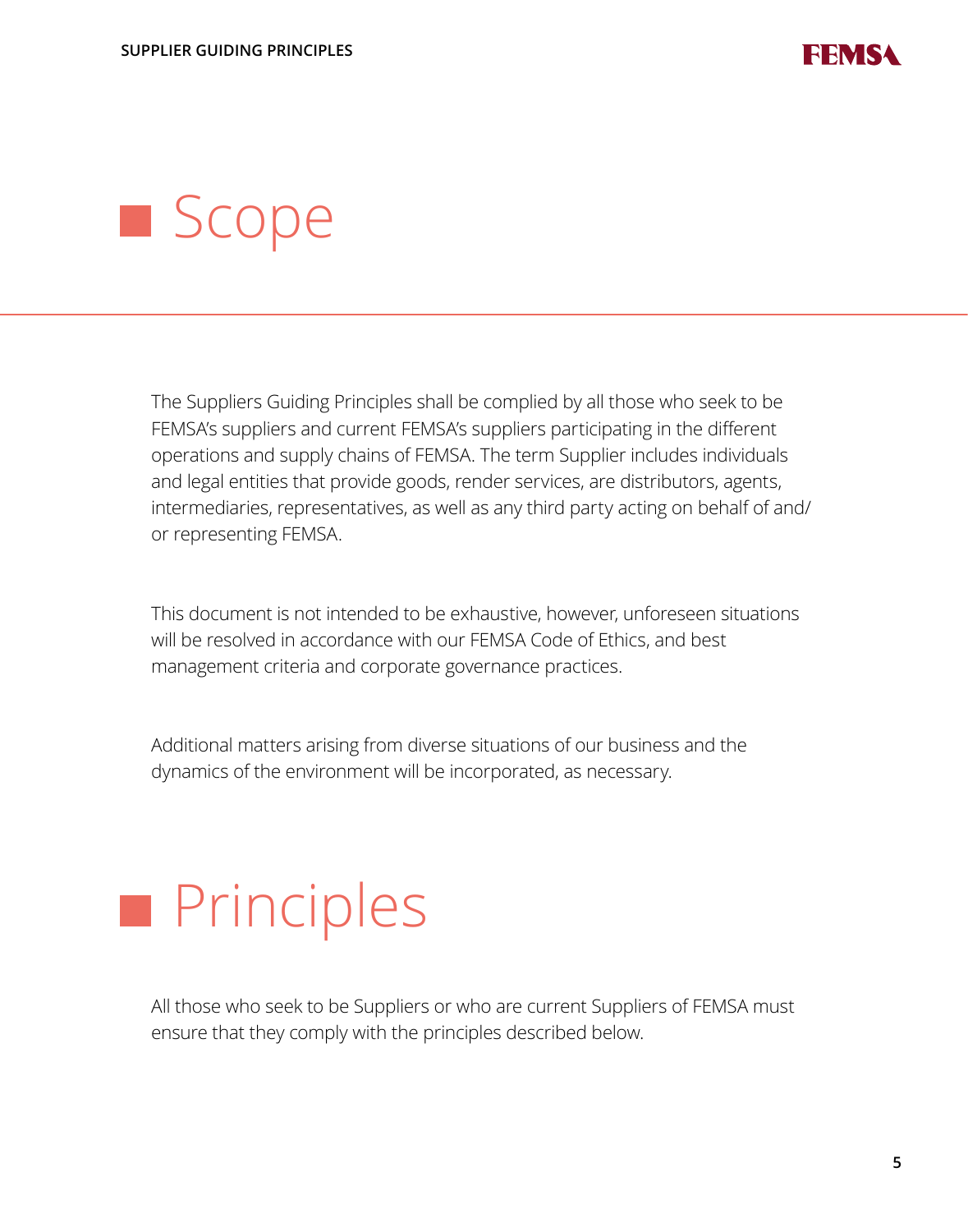### **Human Rights**

#### **1. RESPECT FOR HUMAN DIGNITY**

- Display loyal, respectful, diligent, and honest behavior.
- Respect the dignity of people, their freedom, and their privacy.
- Do not allow verbal, visual, or physical behavior that threatens respect and human dignity.
- Be committed to promote and maintain a work environment in which it is prohibited and penalized all kinds of harassment, violence and bullying or any other threatening activity against the dignity and respect of people.

#### **2. NO TO DISCRIMINATION3**

Do not discriminate against anyone by making any distinction, exclusion, restriction, or preference that is not objective, rational nor proportional, and which has as a purpose the obstruction, restriction, reduction, or nullification of the acknowledge and exercise of the human rights and freedom for any reason, including origin, race, marital status, age, opinions, gender, creed, tribe, association or affiliation to a union, ethnicity, social or economic class, pregnancy, gender identity, sexual orientation, health condition, disability, or nationality.

3. Reference: ILO Convention 111, United Nations Global Compact Principle 6, OECD Multi National Enterprises Guidelines Part I-V employment and labour relations.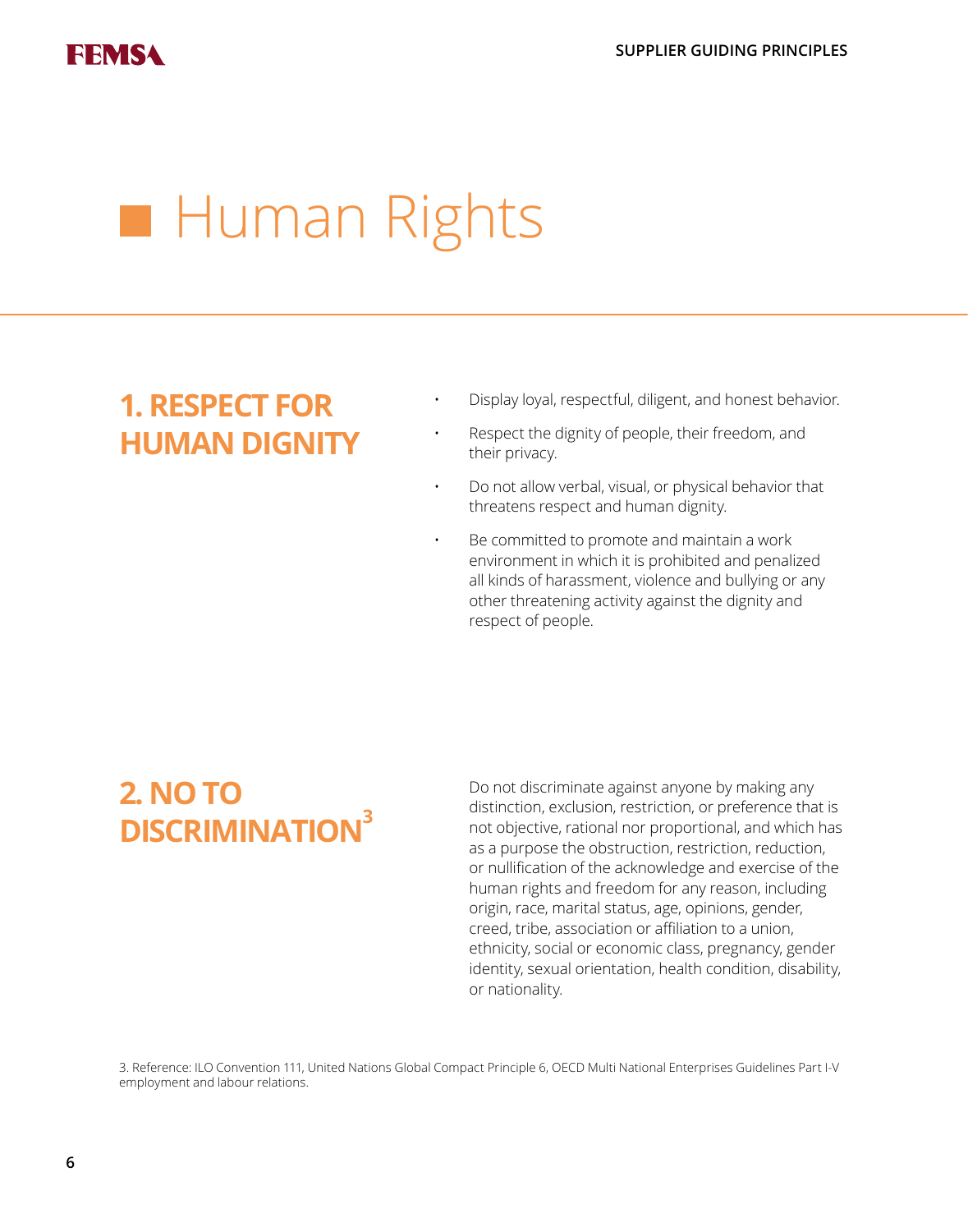

### Fundamental principles and rights at work

#### **3. NO TO FORCED OR CHILD LABOR<sup>5</sup>**

Prohibit forced labor, support the elimination of child labor, and comply with applicable laws regarding employment of minors.

#### **4. FREEDOM OF ASSOCIATION AND TRADE-UNION FREEDOM6**

Respect the right of employees to freedom of association or affiliation to a labor union, as well as the right to form or join, voluntarily and freely, a labor union without fear of retaliation or intimidation.

4. Reference: ILO Convention 29 y 105, United Nations Global Compact Principle 4, OECD Multi National Enterprises Guidelines Part I-V employment and labour relations.

5. Reference: ILO Convention 138 y 182, United Nations Global Compact Principle 5, OECD Multi National Enterprises Guidelines Part I-V employment and labour relations.

6. Reference: ILO Convention 87 y 98, United Nations Global Compact Principle 3, OECD Multi National Enterprises Guidelines Part I-V employment and labour relations.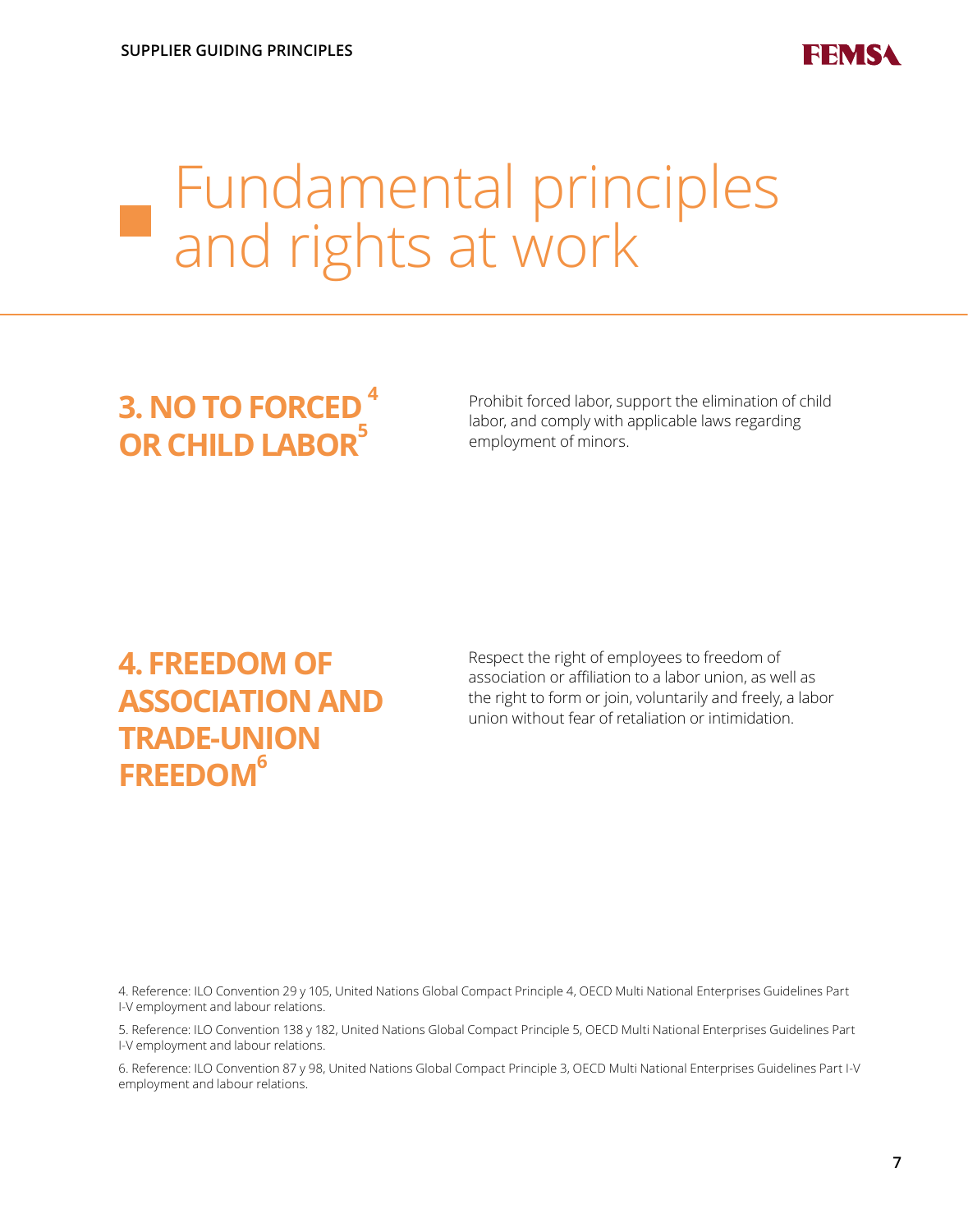

#### Fundamental principles and rights at work

#### **5. LABOR RELATIONS 7**

Comply with the legislation and regulations that are applicable regarding your labor relations, including workdays and working hours, compensation, benefits, overtime pay, social security payments, and withholding and payment of the corresponding taxes.

#### **6. SAFETY AND HEALTH AT WORK<sup>8</sup>**

Comply with the applicable legislation and regulation related to health and safety at work, ensuring that the following objectives are met:

> a) Provide and maintain safe and healthy workplaces.

b) Provide and maintain a suitable work environment

c) Develop a safety culture among the employees.

7. Reference: ILO Convention 1, 26, 30, 31, 46, 47, 49, 51, 57, 61, 63, 67, 76, 93, 95, 99, 109, 131, 153, 180, Multi National Enterprises Guidelines Part I-V employment and labour relations.

8. Reference: ILO Convention 62, 70, 102, 118, 152, 155, 157, 165, 167, 176, 184, 187 y Protocolo 155, OECD Multi National Enterprises Guidelines Part I-V employment and labour relations.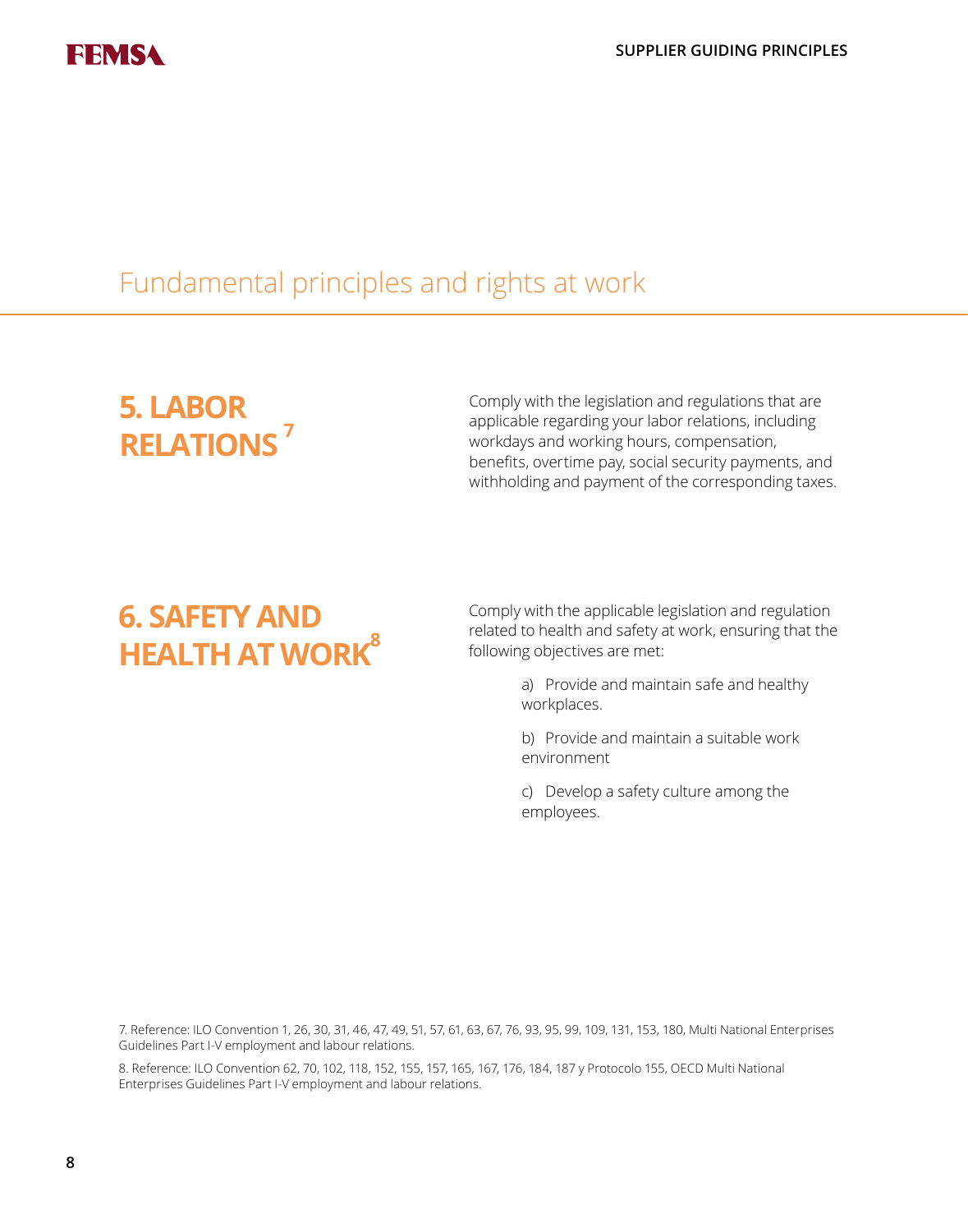

#### Fundamental principles and rights at work

#### **7. HUMAN CAPITAL DEVELOPMENT AND WELL-BEING**

Promote practices that favor a balance between work life and families of your employees, ensuring their physical and mental well-being. Likewise, generate actions to have a healthy work environment and have a training program defined by the identified needs.

#### **8. WHISTLEBLOWING SYSTEMS**

Provide your workers with a mechanism to report illegal acts, violations of applicable regulations, or inappropriate behaviors, ensuring that concerns or reports are resolved in an appropriate, confidential, timely manner and without retaliation.

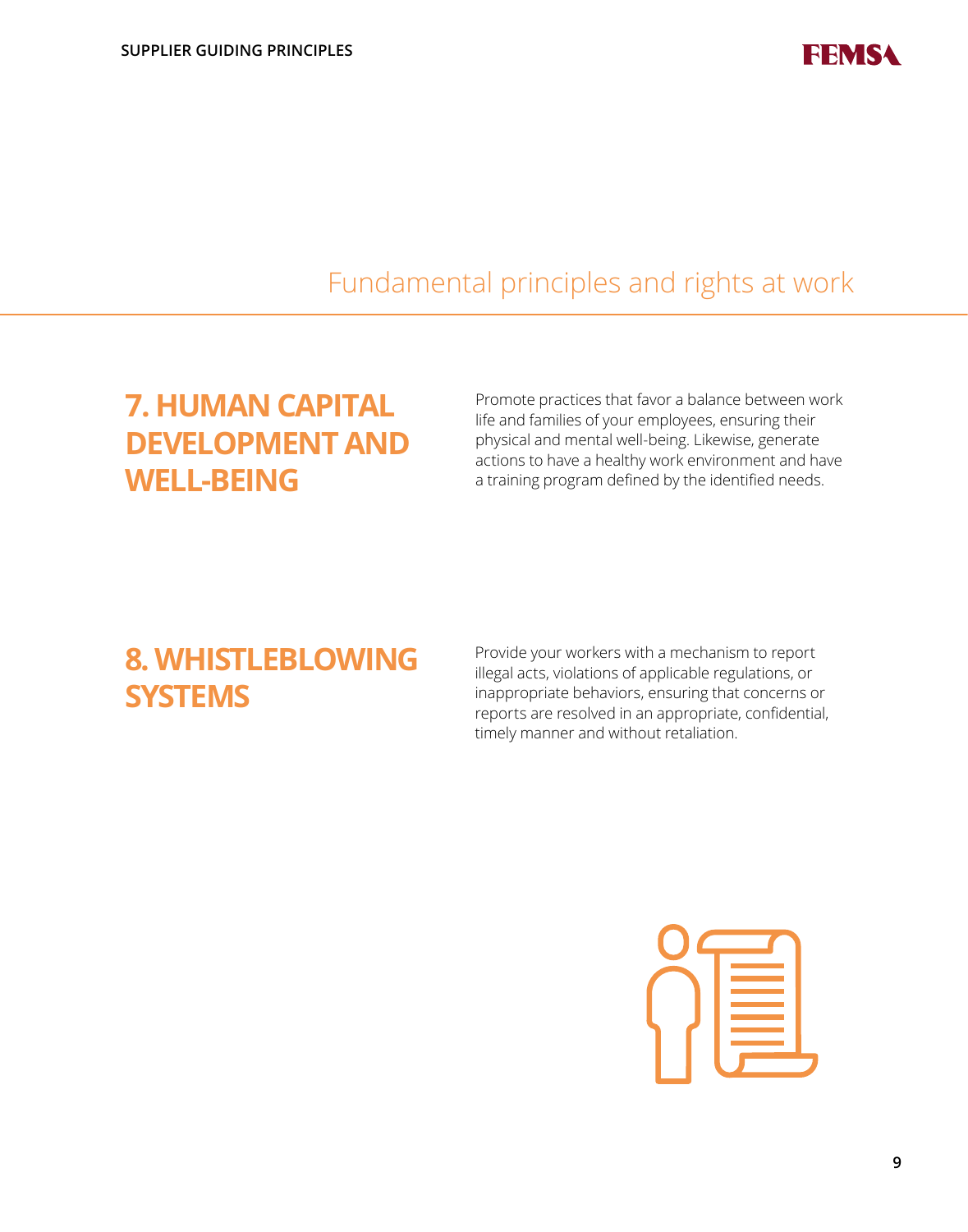### **Environment**

#### **9. ENVIRONMENTAL IMPACT AND COMPLIANCE<sup>9</sup>**

Lead your operations complying with all environmental laws and regulations applicable to your scope of operations, as well as minimizing the environmental risks associated with the environmental impact of air emissions and the usage and management of energy, water and waste from its operations.

Take the necessary measures to prevent environmental accidents that may be caused by the activities you carry out.

Promote the efficient and responsible usage of materials and resources, including water, promoting their care and conservation.

Seek to reduce the amount of material, and the environmental impact of the packaging of your products.



9. Reference: UN Global Compact Principles 7, 8 y 9, OECD Multi National Enterprises Guidelines Part I-V environment.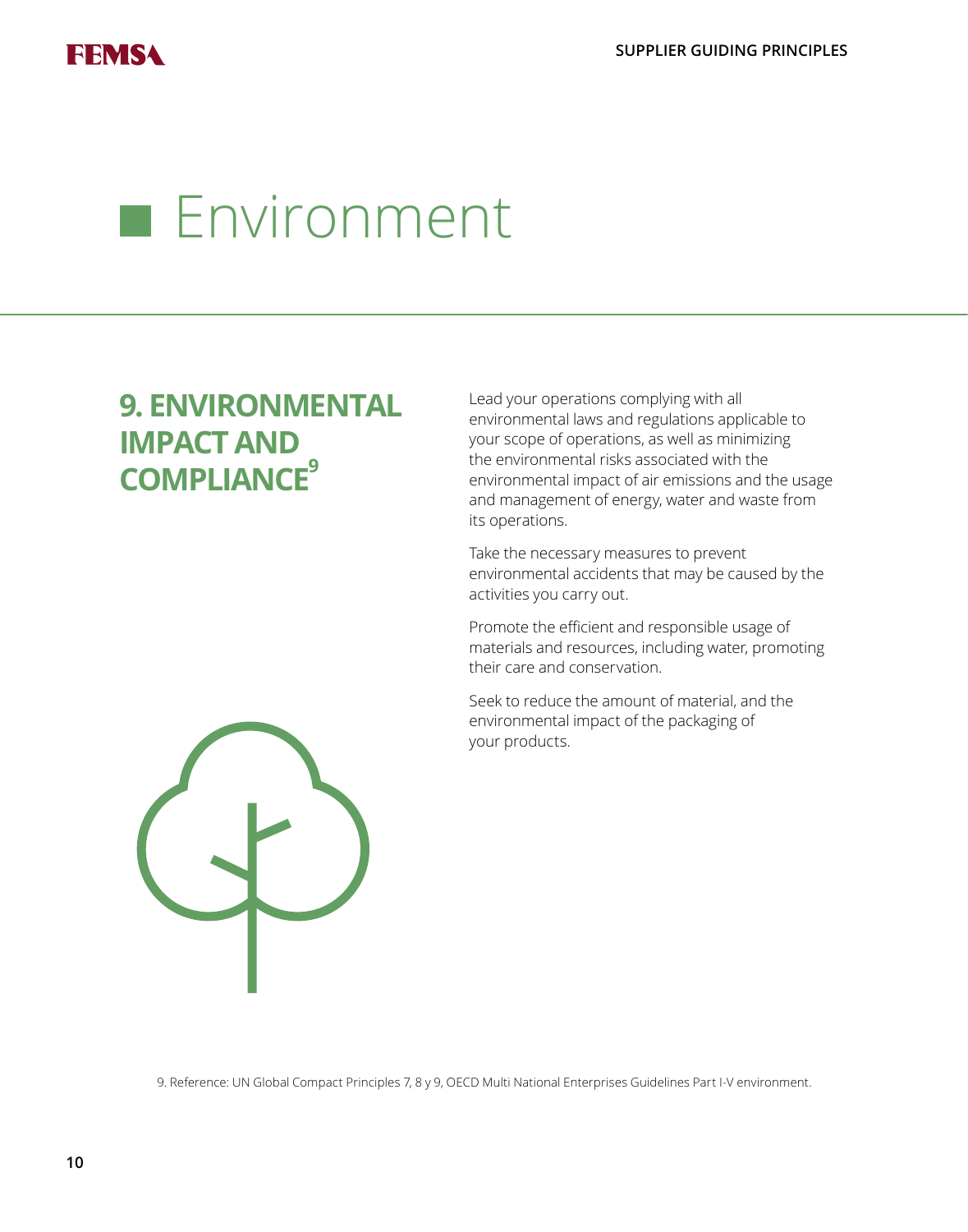

### Commitment to the community

#### **10. COMMUNITY DEVELOPMENT**

Demonstrate your commitment by engaging with communities in a responsible manner, seeking mutual benefit and building relationships that promote the economic, social, and environmental development of the community.

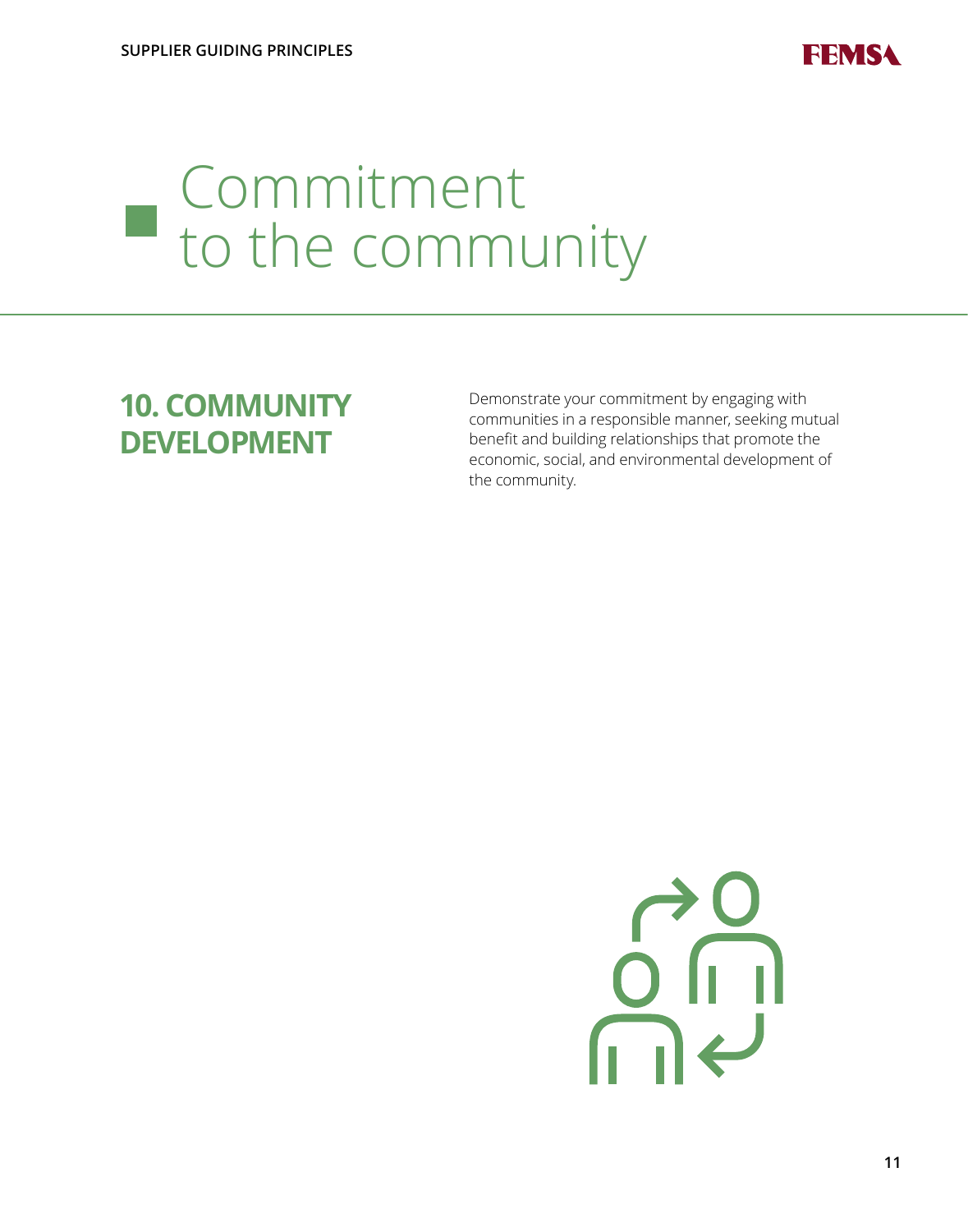

### Information management and security

#### **11. PRIVILEGED AND CONFIDENTIAL INFORMATION**

Do not disclose and, avoid the leakage to unauthorized persons of Privileged Information and Confidential Information obtained from your relationship with FEMSA or with any third party, even when the commercial relationship has already concluded, complying with agreed period with FEMSA or with the corresponding third party.

Do not carry out transactions for your own benefit or of third parties, with any kind of securities issued by FEMSA, whose price could be influenced by the Privileged Information you possess.

#### **12. INTELLECTUAL PROPERTY**

Obtain, treat, protect, and preserve all information and intellectual property rights of FEMSA or third parties with responsibility, ethics, and in accordance with applicable laws, and agreements negotiated with FEMSA or with the corresponding third parties.

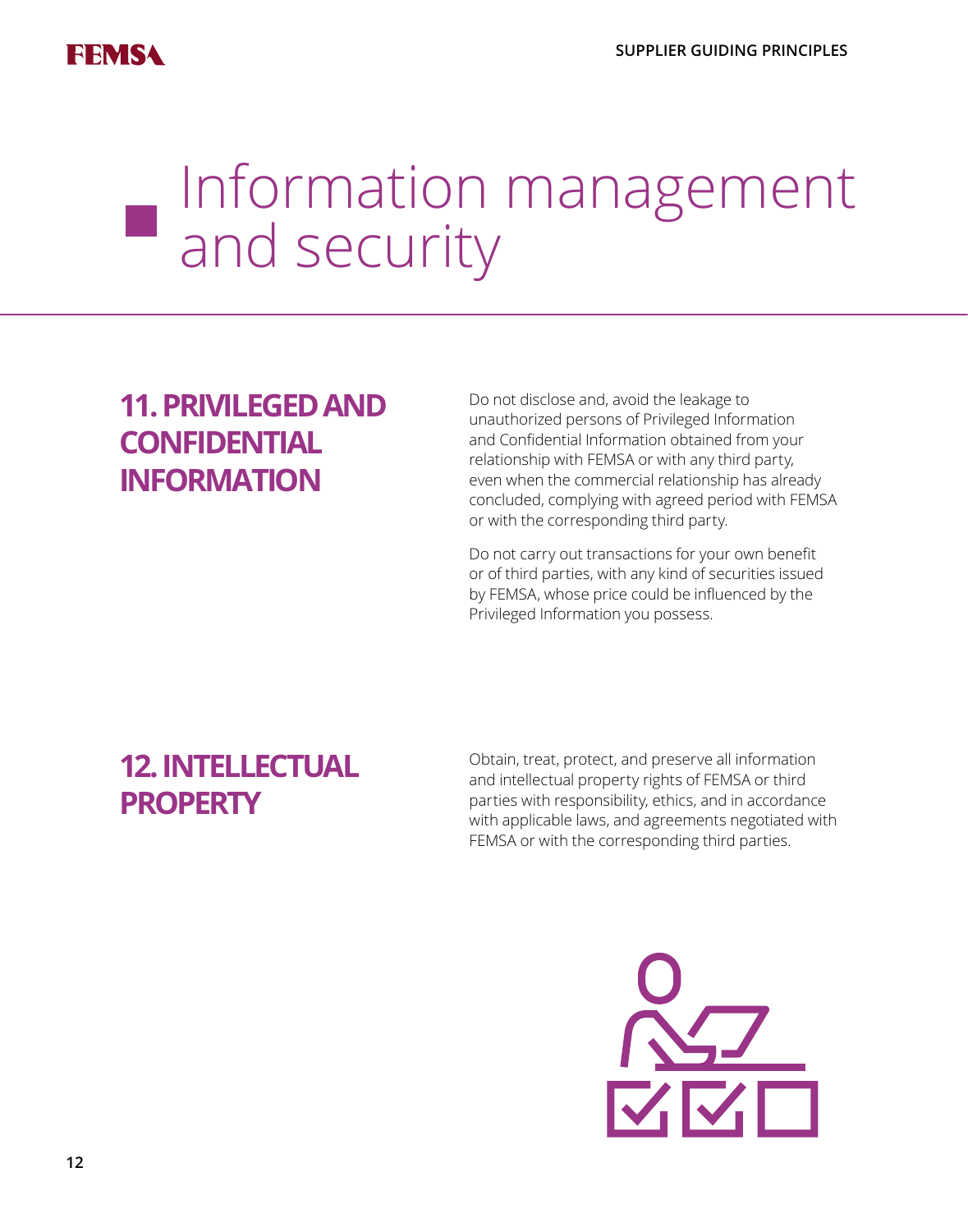

#### Information management and security

#### **13. PERSONAL DATA**

Collect and treat personal data that is shared with you, in a lawful manner, with responsibility, ethics and in accordance with the applicable laws in each country where you operate.

Obtain the consent of the owners to treat and transfer their personal data, when required by the applicable laws in each country where you operate.

#### **14. INFORMATION SECURITY**

Protect and preserve information assets during their life cycle (access, disposition, storage, deletion, and destruction), through the resources to which you have access due to your relationship with FEMSA or with any other third party, derived from the relationship that it has with FEMSA, and in compliance with the requirements of FEMSA in technology and information security.

Evidence, at FEMSA's request, the effectiveness of the information security management associated with the goods and/or services you provide, delivering a report and/or audit certificate or risk assessments issued by third parties, or allowing FEMSA to carry out audits and/or risk assessments.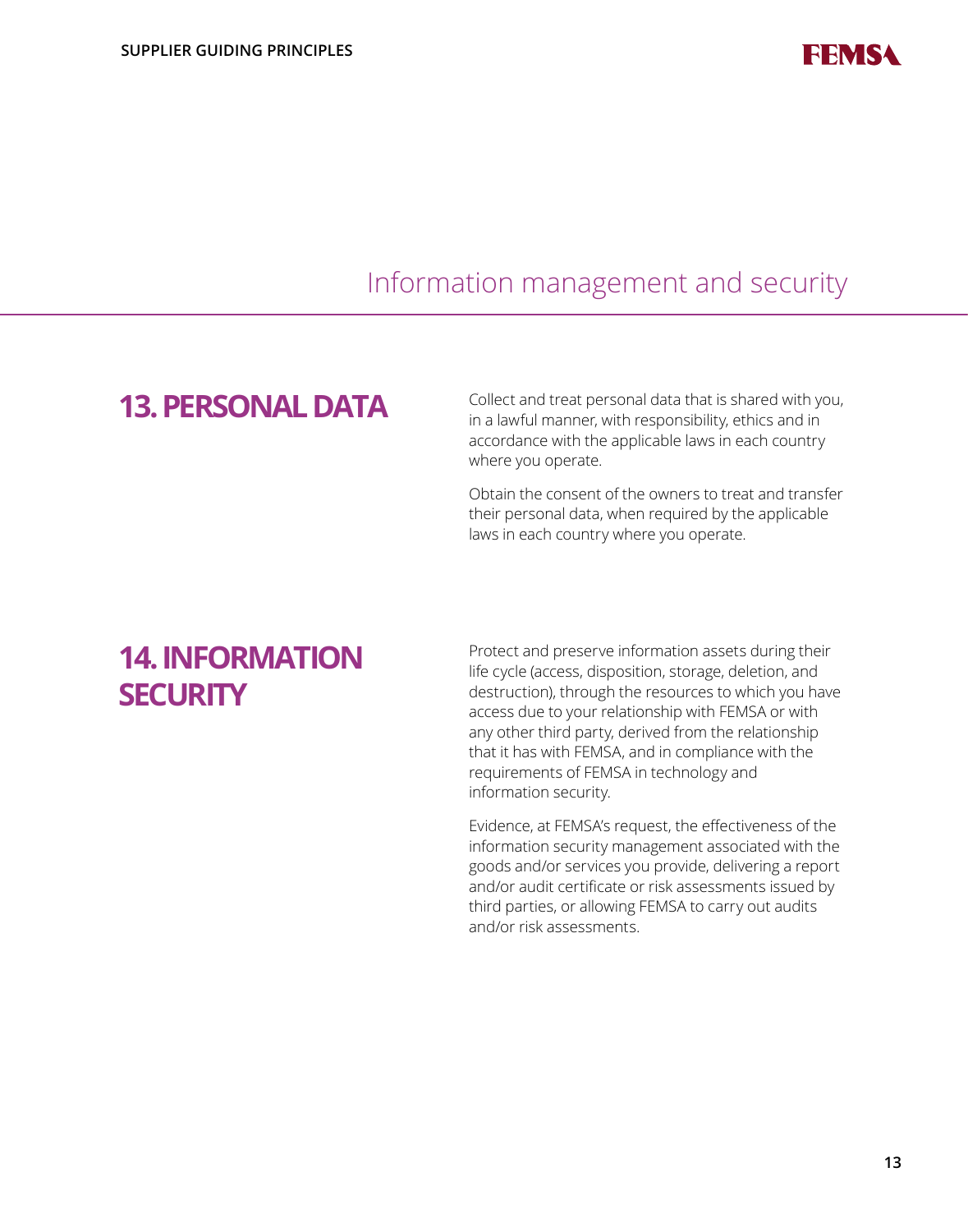## **Third-party relationship**

#### **15. COMPETITION**

Comply with applicable competition laws in all countries in which you operate.

Abstain from entering into arrangements, or agreements, whether oral or written, with any of your competitors, which purpose or effect is to fix prices, segment markets, restricting the offer, coordinate positions in tenders/bids or exchange sensitive information.

#### **16. GOVERNMENT AND AUTHORITIES**

Inform FEMSA, as soon as possible, if there are requirements from the authority, which could have a reputational impact and/or could affect the compliance of its obligations with FEMSA.

Collaborate with governments and authorities with efficiency and courtesy in the fulfillment of their mission.

The relationships that you have or intent to have on behalf of FEMSA with Government Entities or Equivalents and/or Public Officers, shall be previously authorized by FEMSA, and at all times shall comply with the applicable laws and FEMSA Suppliers Guiding Principles.



10. Reference: UN Global Compact Principle 10 OECD Multi National Enterprises Guidelines.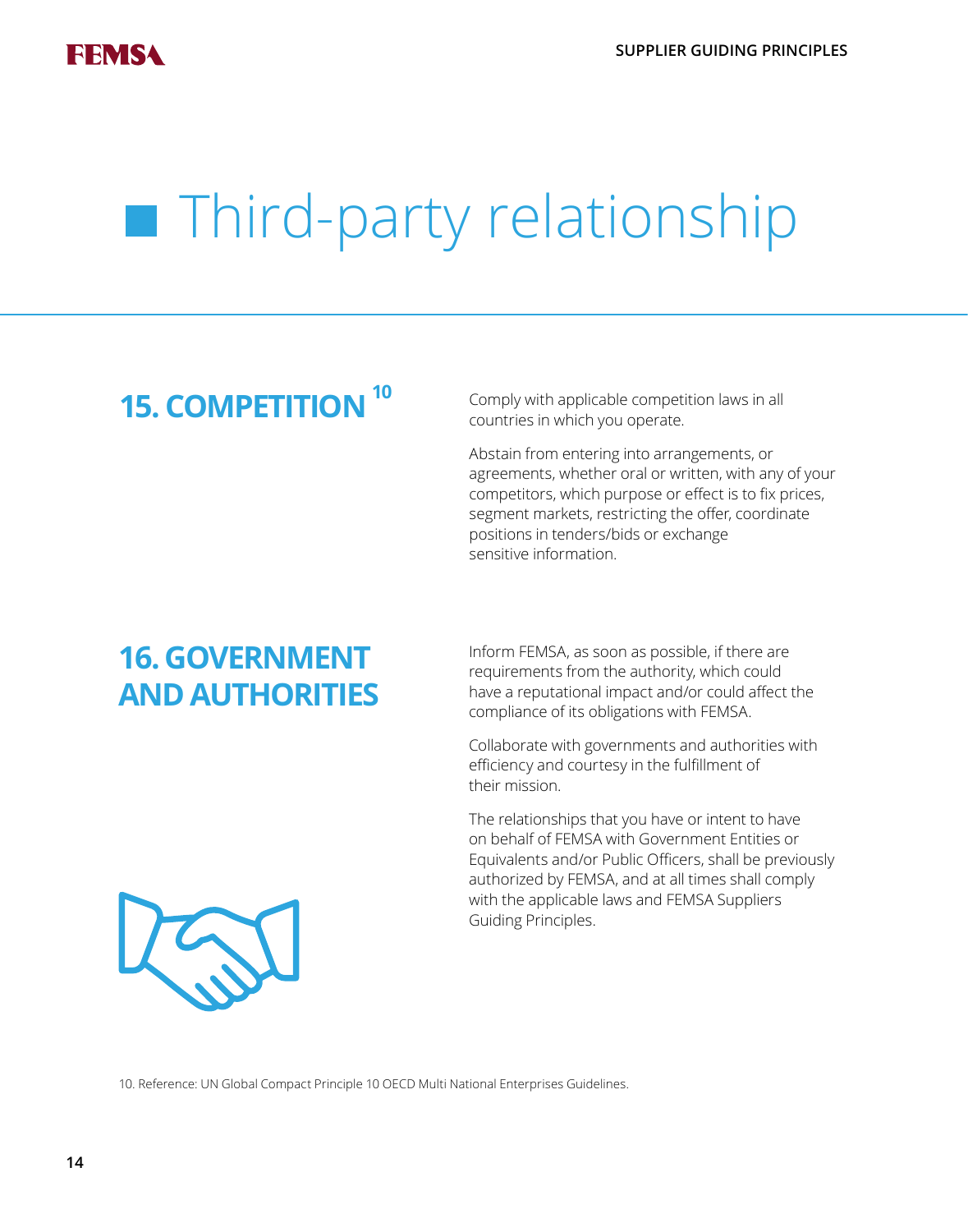

#### **17. REGULATORY COMPLIANCE**

Identify the regulatory framework applicable to your business and operations, and comply with the laws, and regulations of the countries in which you operate, as well as with FEMSA Suppliers Guiding Principles.

**18. TAX COMPLIANCE** Comply with your tax obligations in accordance with applicable laws.

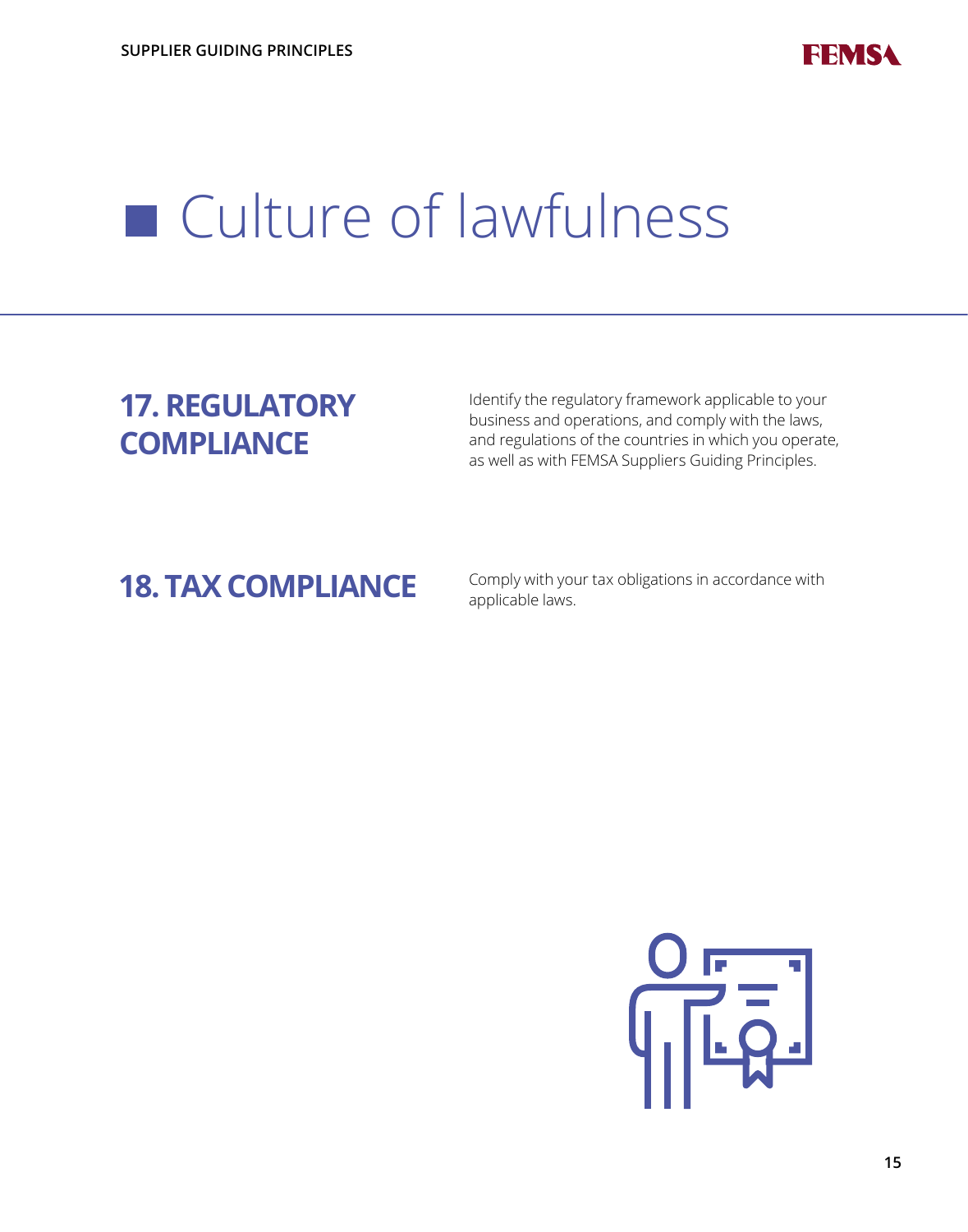

#### **19. ANTI-CORRUPTION11**

Act with respect and integrity, in a transparent, honest, and ethical manner in your relations with external agents, Suppliers, consultants, Public Officers and any other third party and comply with the anti-corruption laws in the countries in which you operate.12

The Supplier, on its behalf or on behalf of FEMSA:

- shall not order, authorize, or promise to engage in corrupt practices,
- shall not induce anyone to engage in corrupt practices,
- shall not conspire in the performance of the aforementioned activities,
- shall reject any type of Bribery to Public Officer or any other third party, and
- shall not receive, give, pay, offer, promise, or authorize directly or indirectly money, Gifts, donations, advantageous conditions, salaries, travels, political contributions, commissions, or Anything of Value to obtain any Advantage or Undue Benefit of any kind.



- 11. Reference: OECD Multi National Enterprises Guidelines Part l-X competition.
- 12. Reference: FEMSA'S Corporate Policies: Anti-corruption.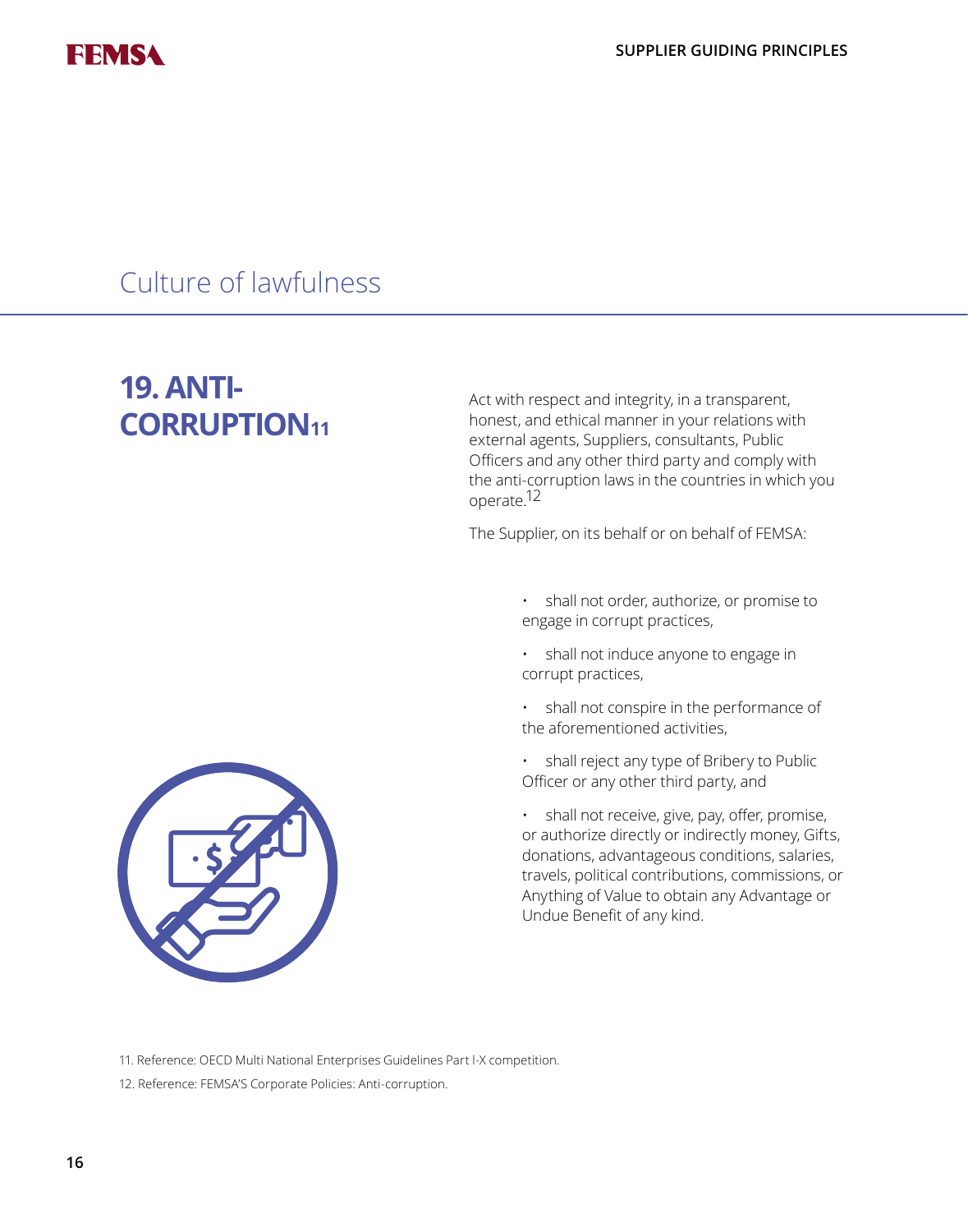

#### **20. ANTI-MONEY LAUNDERING**

Comply with the applicable laws on the prevention of money laundering in the countries in which you operate, develop processes and mechanisms to comply and promote their knowledge and compliance among your employees.

Prevent the performance of operations involving resources of illicit origin in the activities carried out by your employees, either directly or through a third party.

Prohibit all types of transactions involving the receipt of resources of illicit origin from your external agents, suppliers, consultants, and other intermediaries with whom you interact.

Do not carry out operations with people or companies reported on the official block lists issued by competent authorities where they are linked to crimes of operations with resources of illicit origin.

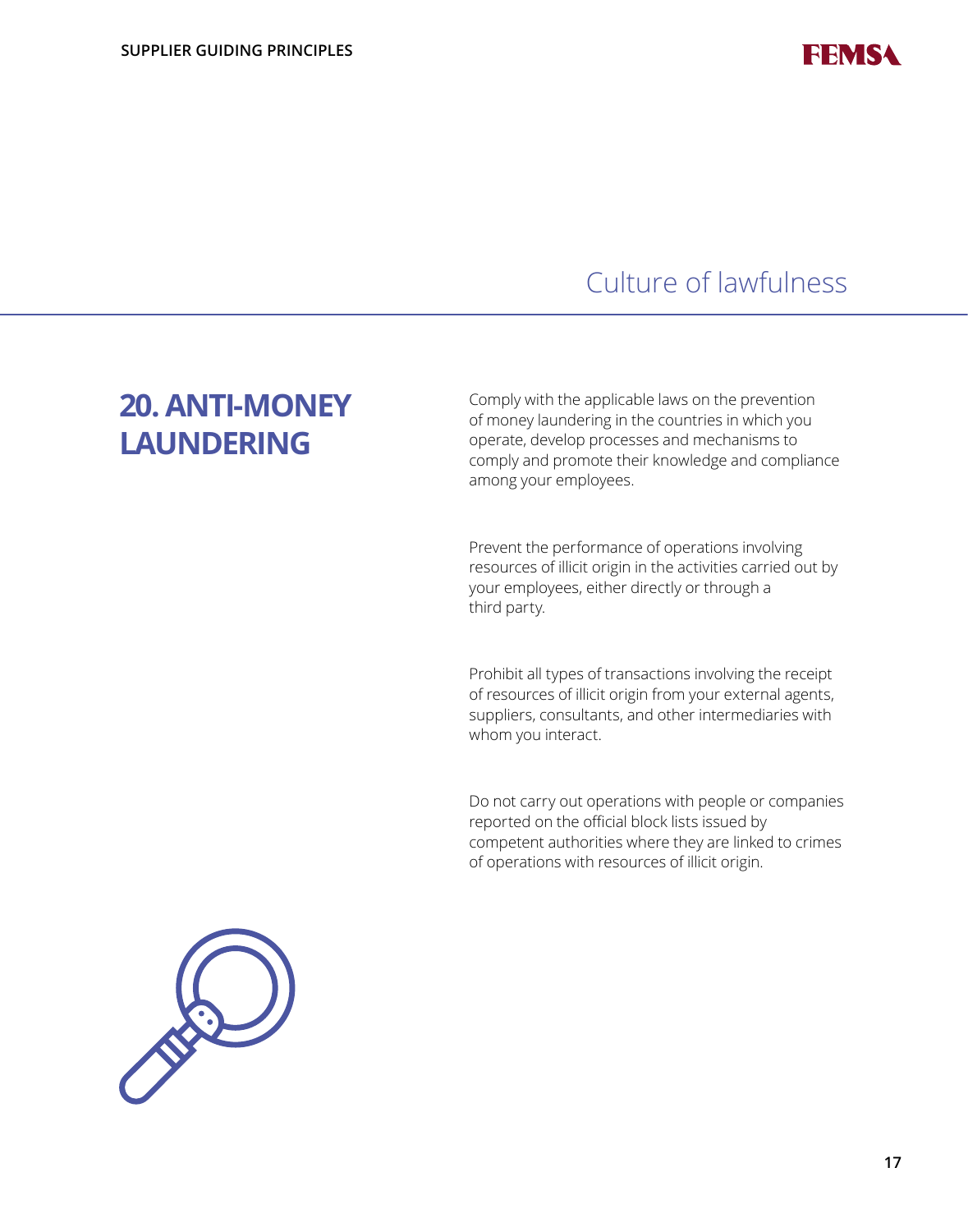

#### **21. CONFLICT OF INTEREST**

Inform through FEMSA Ethics Line and to FEMSA's Employee responsible for the negotiation and/or relationship in FEMSA, if you know of the existence of any of the situations listed below:

> • The Supplier (including its shareholders or partners, directors or executives, Senior Executives, and/ or employees in charge of the relationship and/or negotiation with FEMSA) has a Relative as Employee of FEMSA,

• The Supplier has a Relative who is a Supplier, partner, investor, agent or representative of FEMSA, or is a partner, investor, agent or representative of a FEMSA Supplier,

• The Supplier (including its shareholders or partners, directors or executives, Senior Executives, and/ or employee in charge of the relationship and/or negotiation with FEMSA) has a relationship (including friendship) with any Employee that is likely to generate a conflict with FEMSA's interests or any personal benefit (including if that relationship is with a partner, investor, or representative of FEMSA),

• The Supplier (including its shareholders or partners, directors or executives, Senior Executives, and/ or employee in charge of the relationship and/or negotiation with FEMSA) is a former employee of FEMSA, with less than 1 year elapsed since their separation, or

• FEMSA´s Employee responsible for the negotiation or relationship with the Supplier: (i) Is a former employee of the Supplier, with less than 1 year elapsed since their separation; (ii) is owner or has a Significant Influence on the Supplier; (iii) has a second job with the Supplier; and/or (iv) is an advisor to the Supplier.

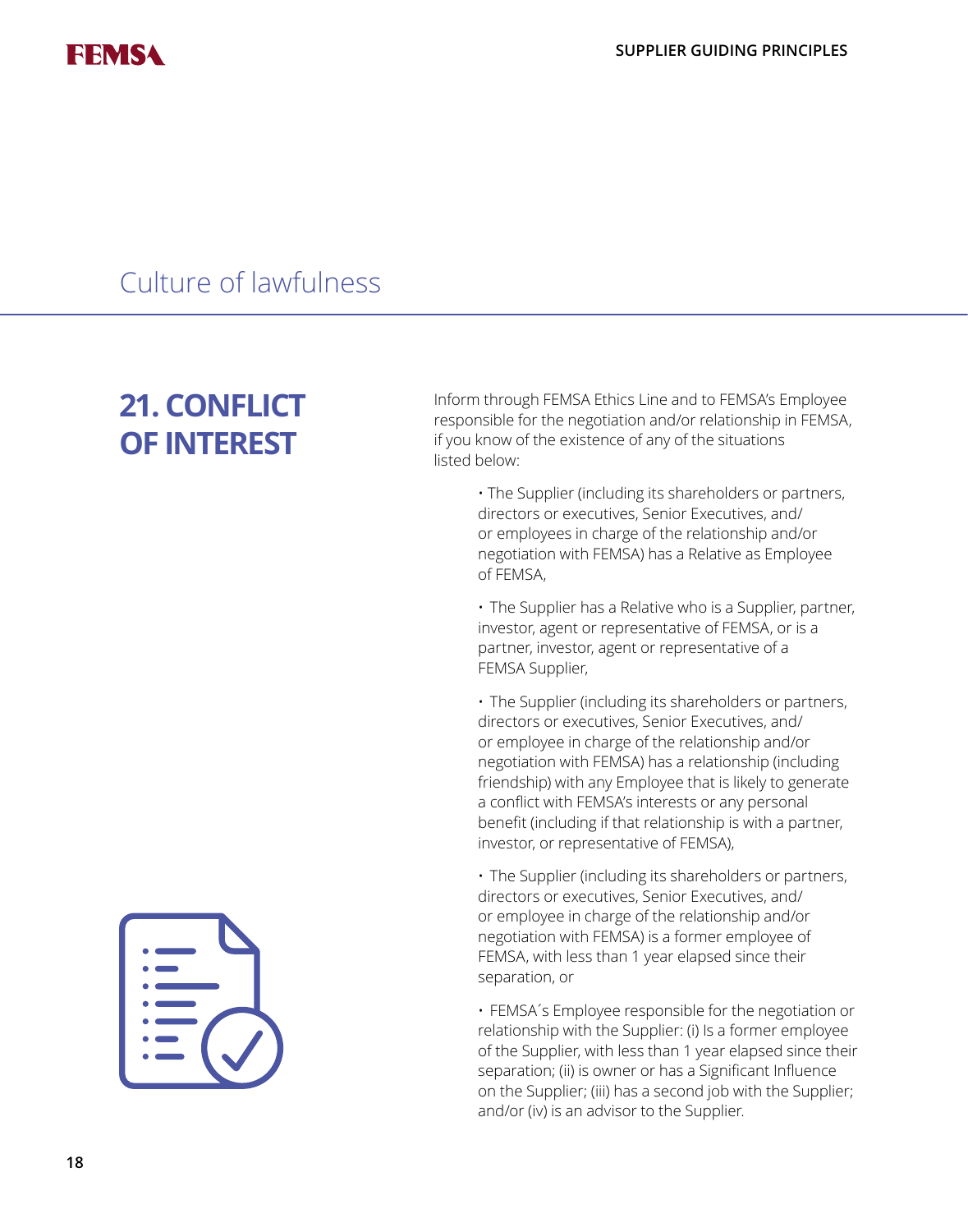

#### **22. GIFTS, HOSPITALITIES AND/ OR ENTERTAINMENT**

The Gifts and/or hospitality that are given to or accepted from FEMSA Employees, shall not be to obtain any Advantage or Undue Benefit of any kind, and shall comply with the Internal Guidelines of FEMSA and the applicable legal provisions, for which, prior to grant it, you shall consult it with the Employee responsible for the relationship with FEMSA and inform it through the FEMSA Ethics Line.

Do not give or accept as Gifts or hospitality, cash or cash equivalent, including but not limited, gift cards, certificates, discount cards, vouchers and any other equivalent.

Do not accept or offer invitations to Entertainment events from or to FEMSA or FEMSA Employees, if the reason for the invitation or the purpose is to obtain any Advantage or Undue Benefit of any kind. Prior to an Entertainment event invitation, the Employee responsible for the relationship with FEMSA shall be consulted and such invitation shall be communicated through the FEMSA Ethics Line in order to comply with the provisions of its Internal Guidelines and other applicable legal provisions.

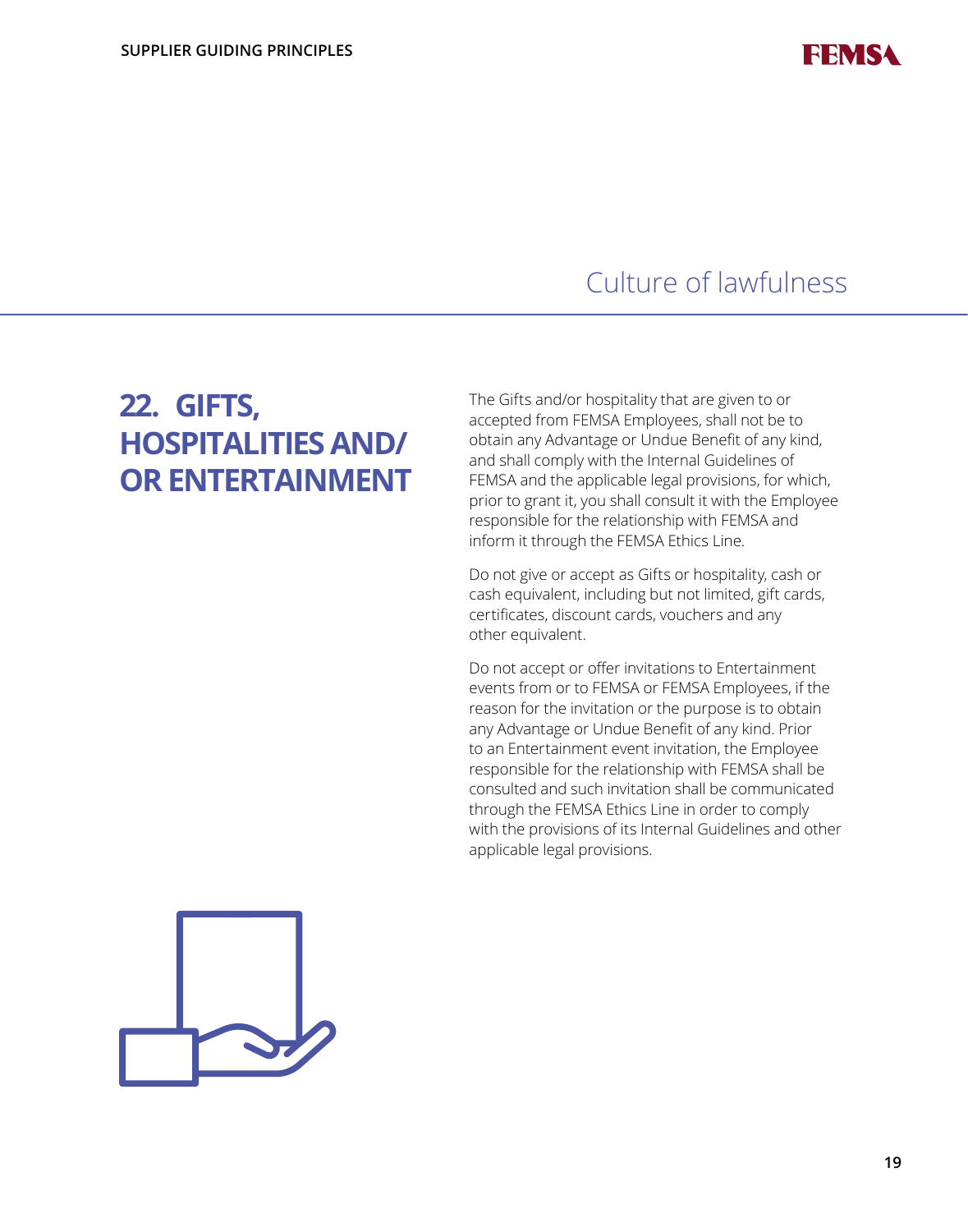

#### **23. INFORMATION UPDATE**

Notify the Employee responsible for the negotiation and/or relationship with FEMSA about changes to the information that has been provided for their incorporation as FEMSA's Supplier, and that could have a material impact on the business relationship with FEMSA.

#### **24. CORRECTIVE MEASURES**

Implement corrective measures for its employees, due to illegal practices, detected breaches of these Suppliers Guiding Principles, and breaches of the supplier's policies and internal guidelines.

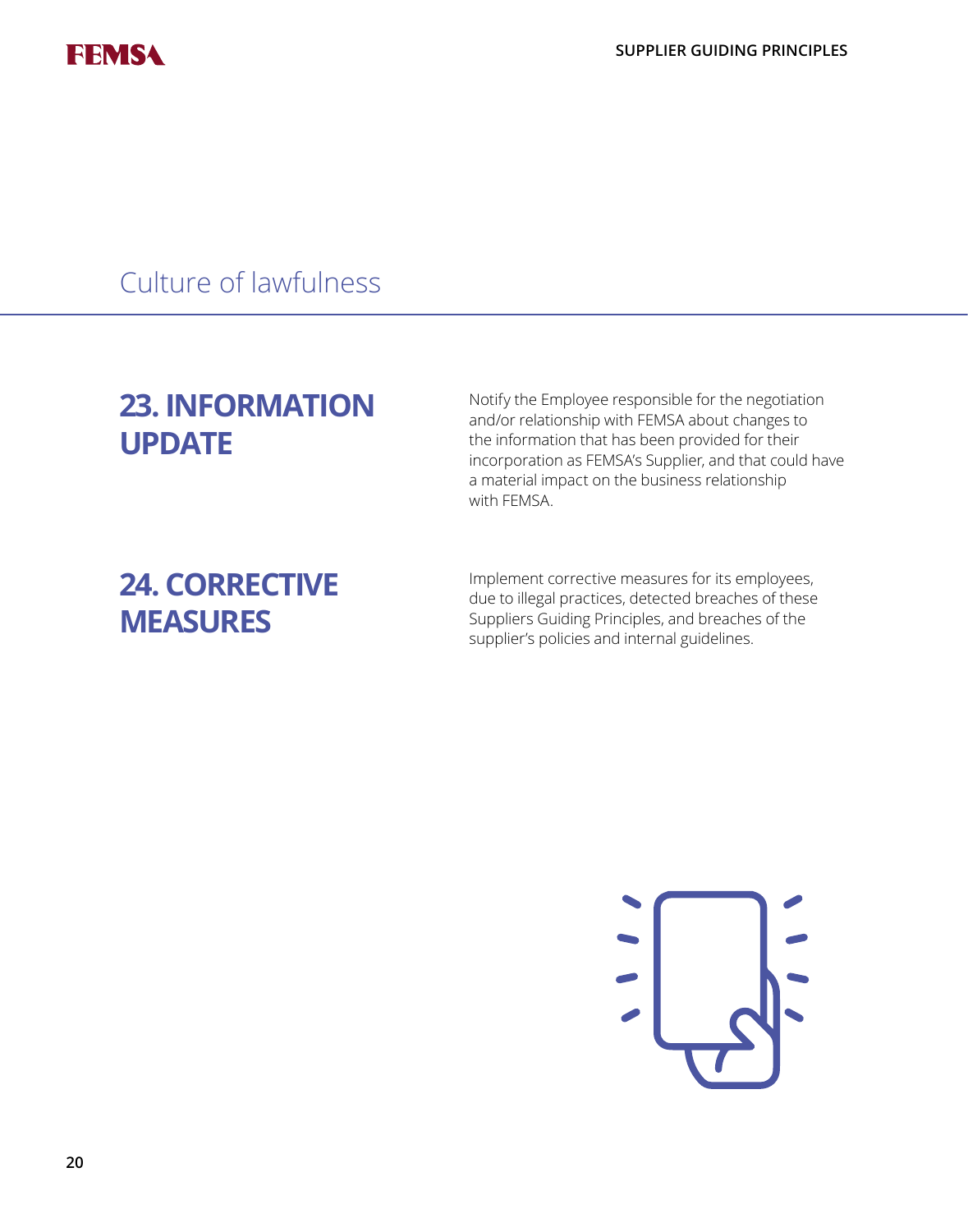

For purposes of this document, the following terms shall have the meanings set forth herein, when used in both the singular and plural form.

**Advantage or Undue Benefit,** any benefit or favorable situation improperly sought, obtained or withheld through the action, intervention or omission of a private individual or Public Officer.

**Anything of Value,** includes any type of tangible or intangible benefit that has value for the individual, the Public Officer, including his relatives, companies, affiliates, friends or other entities linked to him/her, for example: cash, contributions in kind, product, cash equivalents (gift cards, etc.), advantageous conditions, gratuities, bonuses, discounts, favors, benefits, salaries, commissions, loans, gifts, prizes, food and beverages, political contributions, donations (institutional or charitable), offers of employment, promises of future employment, any type of concession in a contract, product or service, or any other form of compensation.

**Bribery,** is any payment, delivery, offer, promise or authorization, directly or indirectly, of any amount of money, Gifts, services, travel, commissions or Anything of Value, to any private individual, Public Officer or equivalent (including Relatives), to obtain an Advantage or Undue Benefit.

**Business Unit,** this is the segment of the business that groups several companies controlled by FEMSA.

**Confidential Information,** confidential information qualified by FEMSA, as such as in documents, contracts or agreements, or when it has such character in terms of applicable legal provisions, and/or that is related to processes of registration of FEMSA's Securities in the National Securities Registry, public offerings and acquisitions or disposals of FEMSA's own shares. Confidential Information includes personal data (regulated by the applicable personal data protection laws), as well as Relevant Information and Privileged Information (regulated by the Mexican Securities Market Law), notwithstanding the existence of FEMSA's provisions specifically applicable to the latter.

**Conflict of Interest,** arises when professional, personal, family, business or other interests influences or affects the judgment, objectivity or loyalty, decision-making, duties and/or responsibilities of any Employee in FEMSA, and that implies that:

> (i) Tais interesses são contrários aos interesses da FEMSA, e/ou

(ii) Exista um prejuízo para a FEMSA, e/ou

(iii) Gera um benefício para o Colaborador, e/ou

(iv) Tais interesses afetam ou favorecem terceiros.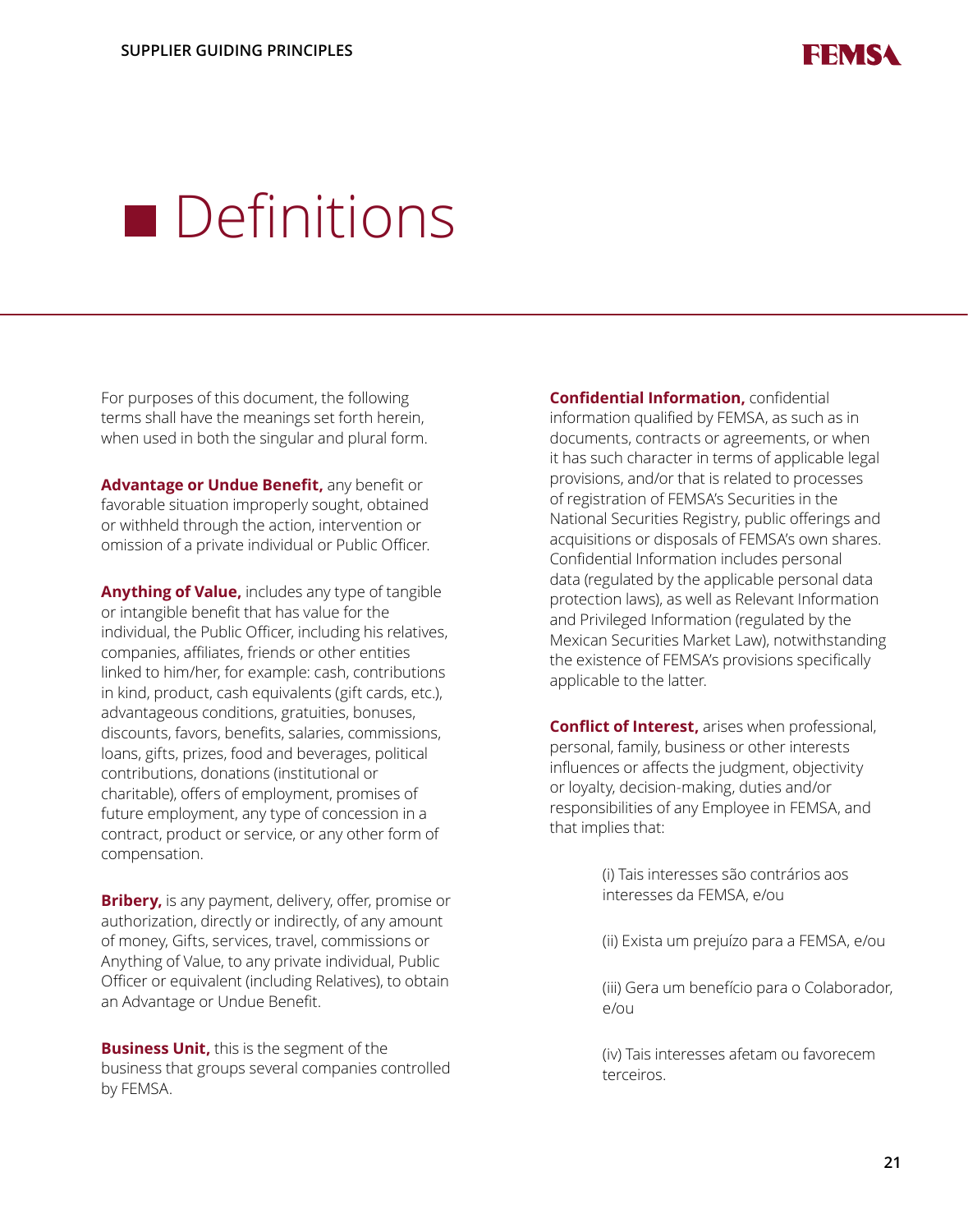

Conflicts of Interest can be real (that they exist), potential (which could result in a Conflict of Interest) or apparent (which may appear to be a Conflict of Interest but is not).

**Control,** shall mean the capacity of a person or Group of People to carry out any of the following acts:

> a) Impose, directly or indirectly, decisions at general shareholders', partners' or equivalent bodies' meetings, or appoint or remove the majority of directors, administrators or their equivalents of a legal entity.

b) Maintain ownership of the rights that allow to exercise, directly or indirectly, the vote regarding more than fifty percent of the capital stock, of a legal entity.

c) Direct, directly or indirectly, the management, strategy or main policies of a legal entity, whether through the ownership of securities, by contract or otherwise.

**Employees,** unionized and non-unionized workers in FEMSA's companies.

**Entertainment,** artistic, cultural, recreational, sporting, and musical events, including, but not limited to, passes and tickets, among others.

**FEMSA,** Fomento Económico Mexicano, S.A.B. de C.V. including all its Subsidiaries.

**FEMSA Code of Ethics,** a document that contains FEMSA's ethical principles, unifies criteria and establishes a common reference framework that gives direction for acting in an integral manner, it is also a useful work tool that guides correct and value-driven decision-making.

**FEMSA Corporate Policies,** documents that contain the general principles that govern the conduct of FEMSA and its Employees in a relevant topic or area, keep order and consistency between Business Units and/or mitigate critical or highimpact risks that affect the Business Units and which are authorized by FEMSA Chief Executive Officer, or by the Board of Directors, as applicable.

**FEMSA Ethics Line,** is a formal mechanism that is used by Directors and Employees, as well as by Third Parties with whom FEMSA has a relationship in the development of its operations, to report any breach and/or possible risk of breach of FEMSA's Code of Ethics, FEMSA Corporate Policies, and other Internal Guidelines as well as to address any doubts or concerns.

**FEMSA Securities,** the shares and other securities issued by FEMSA.

**Gift,** is Anything of Value, tangible or intangible, that is given free of charge to one or more people or organizations.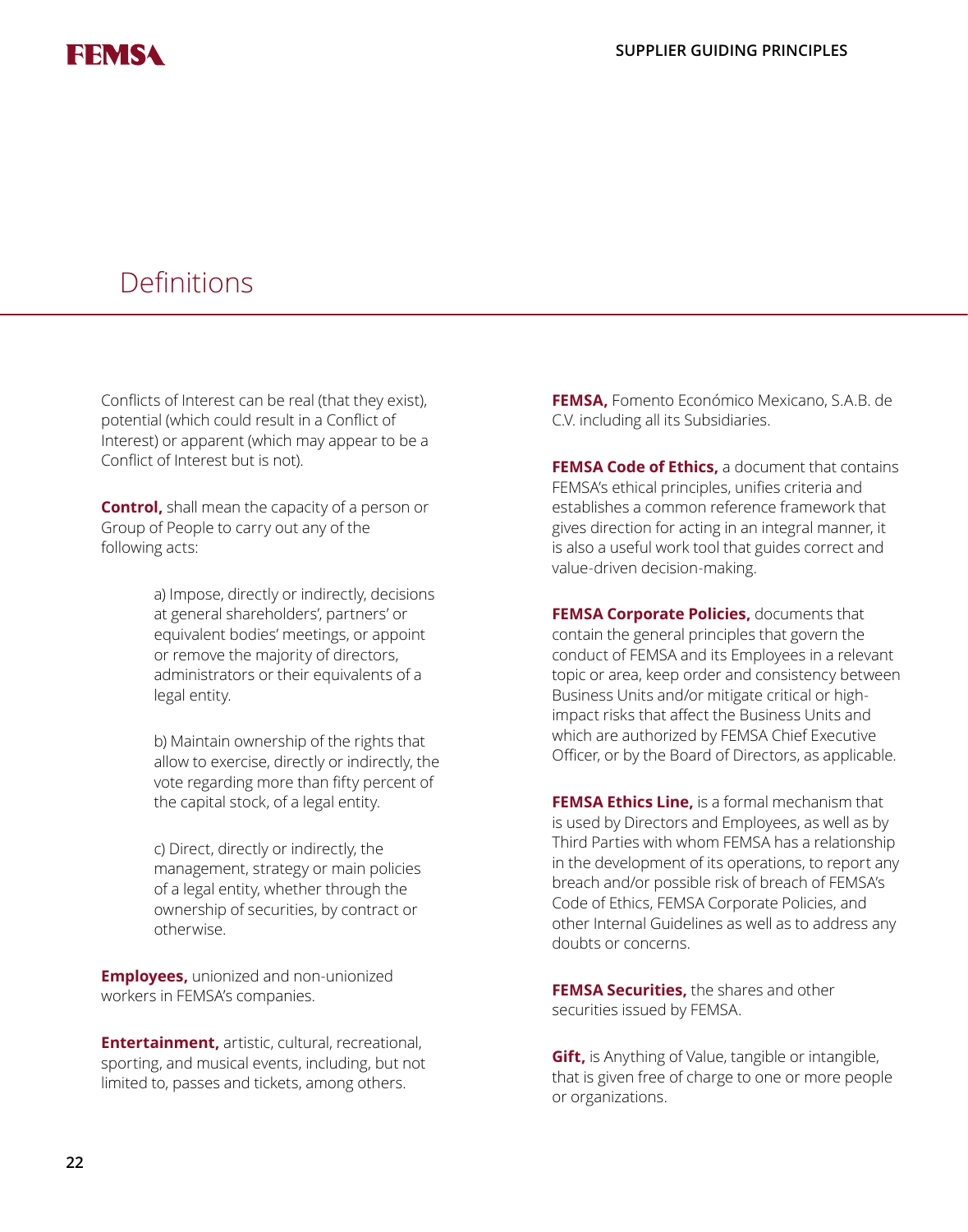

**Government Entity or Equivalent,** means (i) any branch, level, or constituency of government (including the legislative, executive or judicial branches, whether at the municipal, state, federal or national level); (ii) an autonomous public body; (iii) a state-owned corporation; (iv) a public international organization (for example, UN, World Bank, OAS), or (v) a political party.

**Group of People,** the people who have agreements, of any nature, to make decisions in the same direction. They are presumed, in the absence of evidence to the contrary, to constitute a group of people:

> a) People related by blood, marriage, or civil relationship up to the fourth degree, spouses, concubines, and cohabitants.

b) Companies that are part of the same consortium or business group and the person or group of people that have control over these companies.

**Indirectly,** the use of any means, mechanism, or person to carry out a conduct, including through outside agents, consultants, advisers, or any other type of intermediary.

**Insider Information,** information regarding acts or events that are not in the public domain and that could influence the prices of FEMSA's securities or that could be considered important by an investor in deciding whether to buy or sell FEMSA's securities.

**Internal Guidelines,** FEMSA Code of Ethics, FEMSA Corporate Policies, corporate standards, corporate procedures, operating policies, operating standards, operating procedures, work regulations, and any other internal document authorized by management to have such effects.

**Owner,** is the shareholder or majority partner, and/or any person with power to influence decisively on the resolutions adopted in the control bodies of the company, or in the management, conduct and execution of their business.

**Power of Command,** the capacity to have a decisive impact on the agreements adopted at shareholders' or Board of Directors' meetings, or in the management, conduction and execution of the business of an issuer or legal entities. People in any of the following situations are presumed to have Power of Command, unless proven otherwise:

> a) The shareholders who hold controlling interest.

b) Any Individuals who have ties with an issuer or legal entities through life or honorary positions or any other title similar or analogous to the above.

c) People who have transferred Control of the legal entity under any title and free of charge or at a value lower than the market or accounting value to individuals with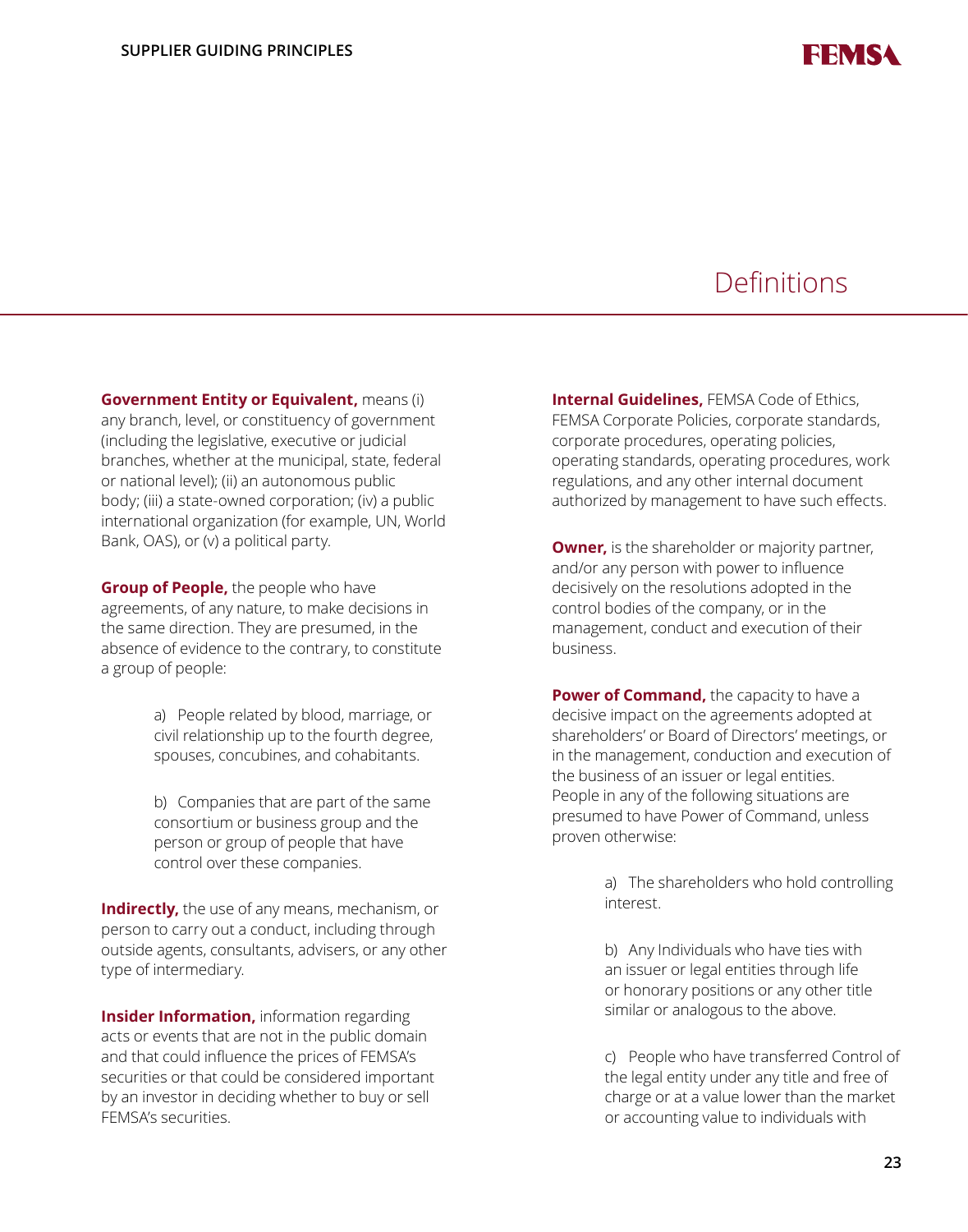whom they are related by blood, marriage or adoption up to the fourth degree, the spouse, common-law wife or common-law husband.

d) Those who instruct directors or Senior Executives of the legal entity, decisionmaking or the performance of operations in a company or in the legal entities it Controls.

**Public Officer,** includes, but is not limited to, any person who holds a job, position, or commission in

> (i) any branch, level or constituency of government (including the legislative, executive or judicial branches, whether at the municipal, state, federal or national level); (ii) an autonomous public body;

(iii) a company with state participation; (iv) a public international organization; or (v) a political party. The term also includes any candidate for public office.

**Relatives,** includes spouse, same-sex or opposite-sex partner, parent, child, sibling, grandparent, great- grandparent, grandchild, great-grandson, uncle, nephew, great-uncle, cousin, father-in-law, son-in- law, daughter-in-law, brother-in-law, stepfather, stepmother, stepson, and anyone else who lives in our home or is financially dependent on us.

**Relevant information,** all the information of an issuer that is necessary to know, its actual and current situation in financial, administrative, operational, economic, and legal matters, and its risks, and as the case may be, the information on the corporate group to which it belongs, regardless of its position within the group, provided it has an influence or affects such situation, and that it is necessary to take reasoned investment decisions and an estimate of the price of securities issued by the issuer, according to the analysis of uses and practices of the Mexican stock exchange.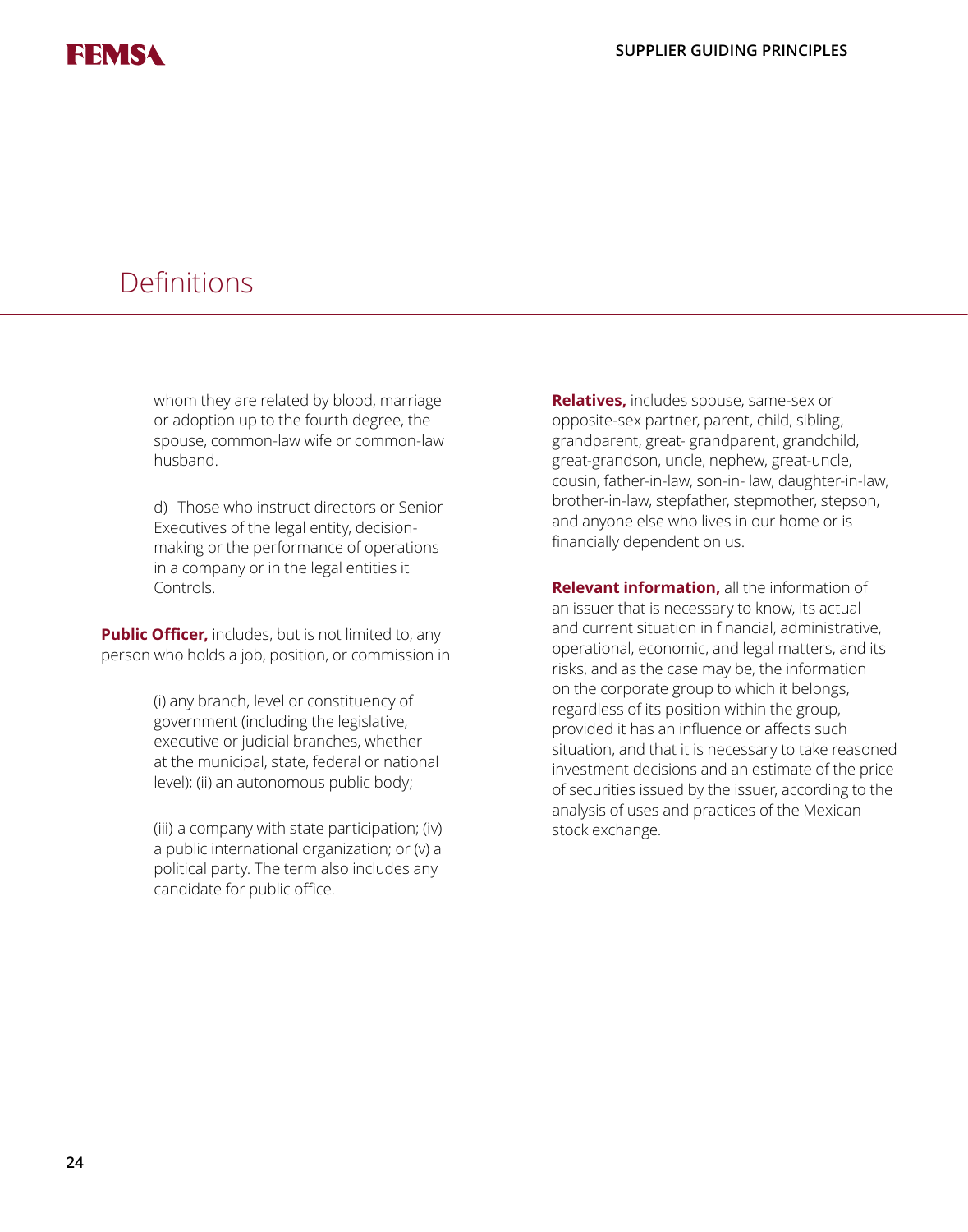

**Senior Executive,** means any employee of the Supplier who exercises power of command over it, or who intervenes or has influence in the commercial or contractual relationship with FEMSA.

**Significant Influence,** the ownership of rights that allow, directly or indirectly, the exercise of the vote with respect to at least twenty percent of the share capital of a legal entity.

**Supplier,** includes individuals and legal entities that provide goods, render services, are distributors, agents, intermediaries, representatives, as well as any third party acting on behalf of and/or representing FEMSA.

**Subsidiary,** any legal person in which FEMSA has a direct or indirect interest in its capital stock or equivalent and in which it maintains Control.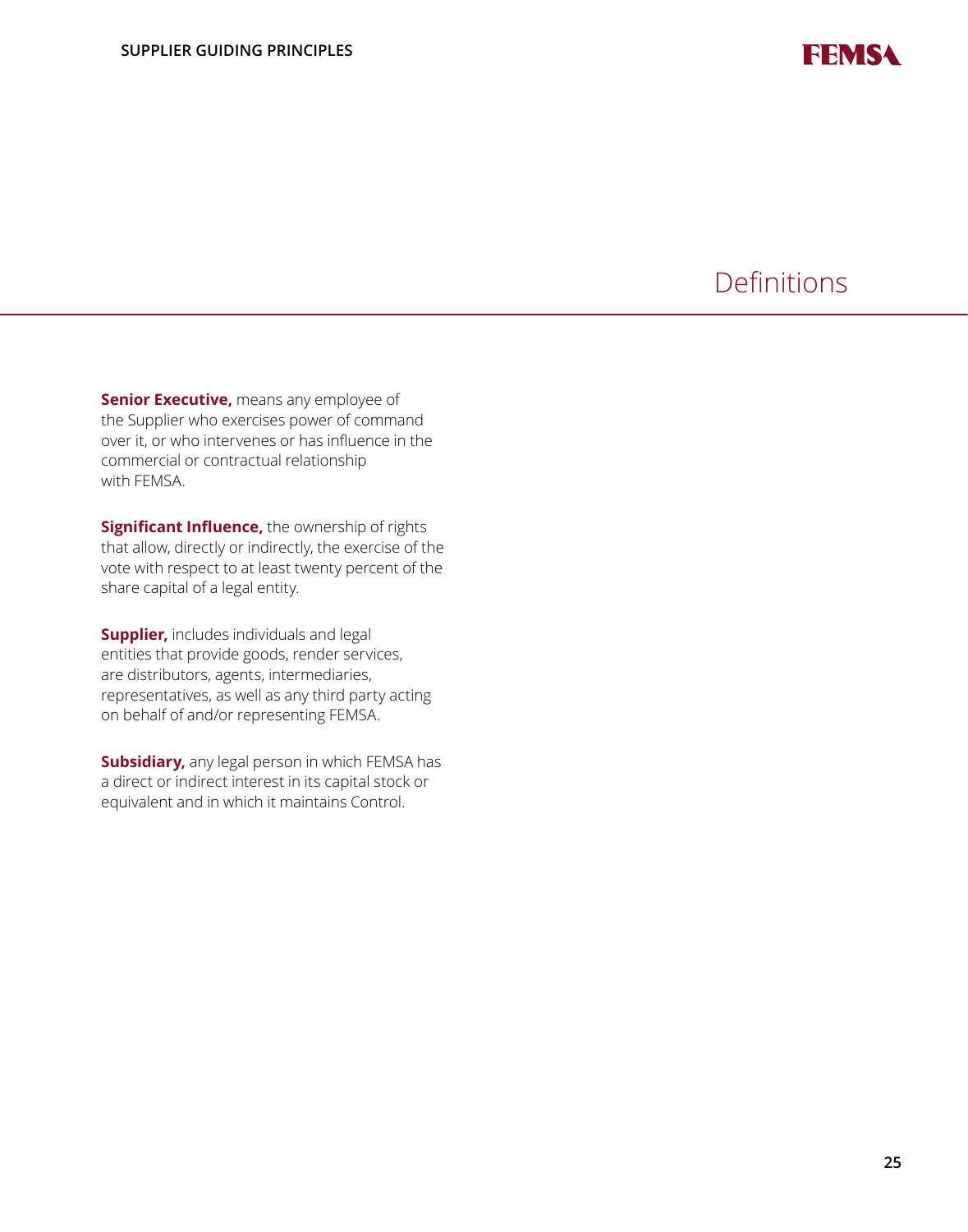

### **Verifications / Compliance**

When necessary, FEMSA performs periodic compliance verifications in an organized manner, with its own resources and/or through an independent third party, to assess the supplier's compliance of the Supplier Guiding Principles and any other applicable internal or external guidelines.

At FEMSA's request, Suppliers shall prove the effectiveness of the information security management associated with the goods and/or services provided, delivering a report and/or audit certificate or risk assessments issued by third parties, or allowing FEMSA to carry out audits and/or risk assessments.

Additionally, in order to be considered as Supplier prospect, it is necessary to share FEMSA's business ethics and its commitment with integrity, therefore Suppliers shall sign the "Commitment Letter " that confirms their knowledge of, and compliance with, these Suppliers Guiding Principles.

If Supplier fails to comply with any of the terms of these Suppliers Guiding Principles, FEMSA may require a corrective action plan, as well as any other type of corrective measures, including the termination and/or rescission of the business relationship, reserving its exercise of any other right that it may have.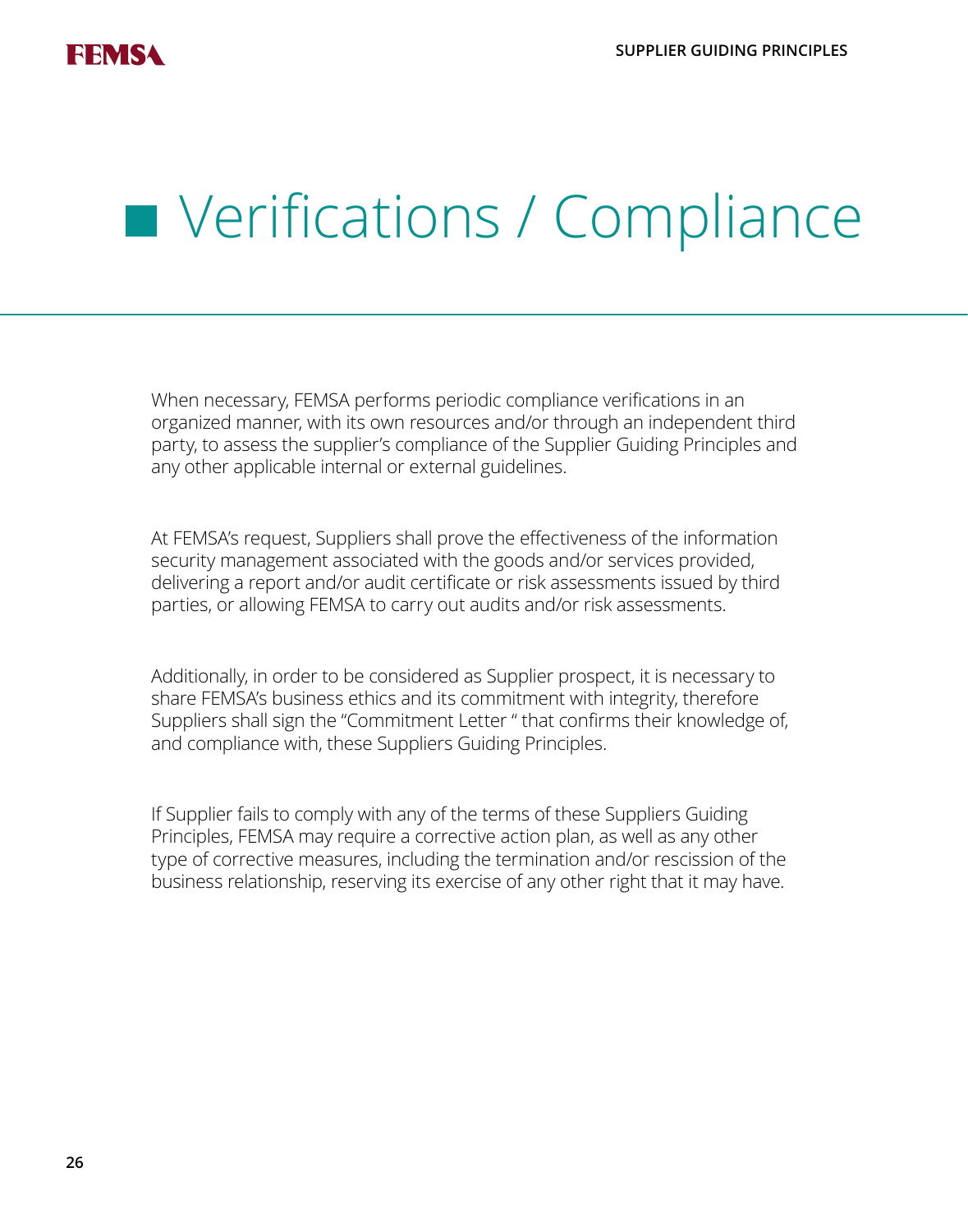

### **FEMSA Ethics Line**

At FEMSA we promote and facilitate the detection of illegal practices and inappropriate behaviors through open communication and formal mechanisms implemented in accordance with the provisions established in FEMSA Code of Ethics, and we invite to promptly report any violations and/or risk of violation to FEMSA Code of Ethics, Corporate Policies and/or to these Suppliers Guiding Principles.

We have the following means to facilitate the reception of reports:

**E-mail:** lineaeticafemsa@femsa.com

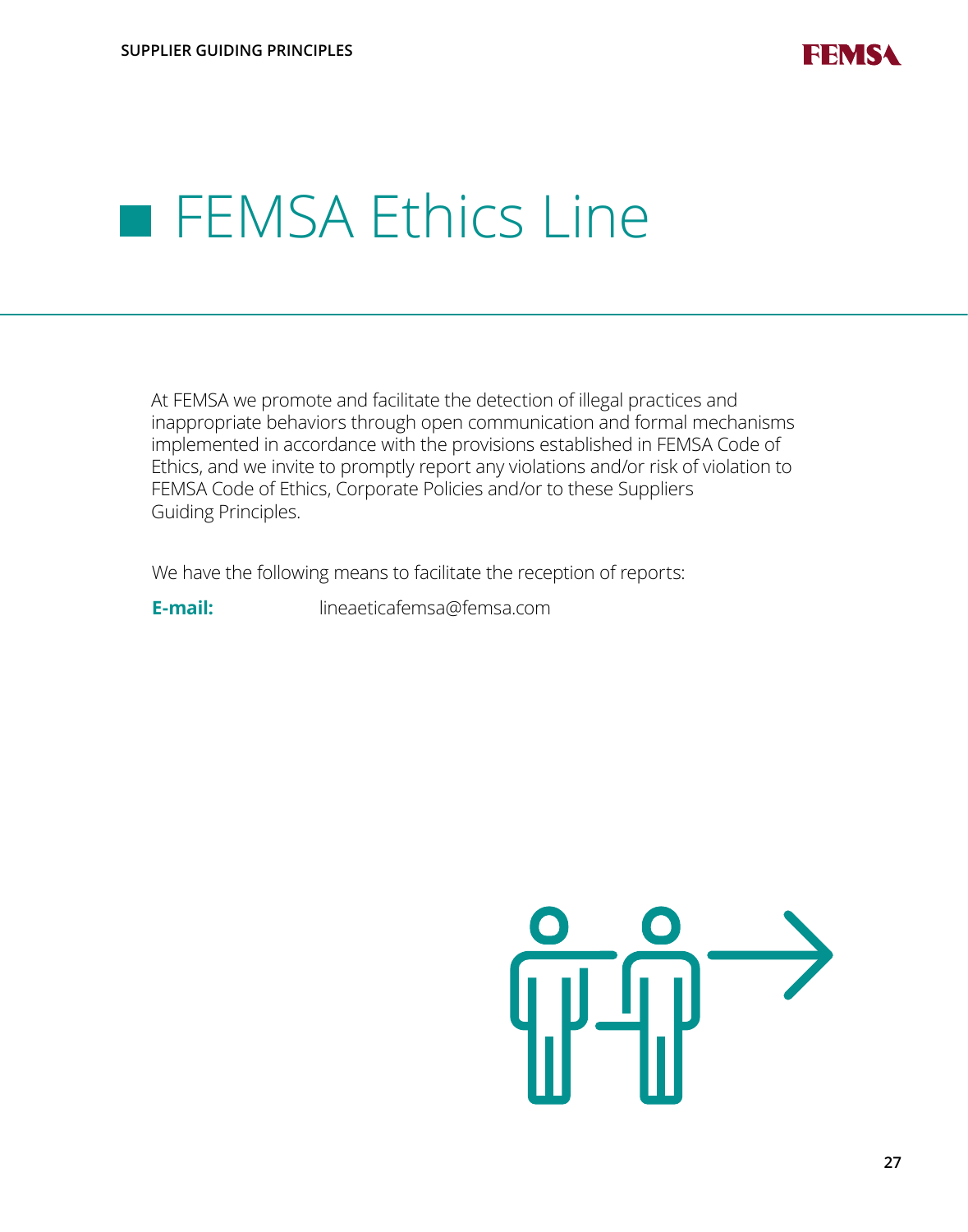

### **FEMSA Ethics Line**

#### **Internet:**

| ALPUNTO, CEDIS OXXO, DOÑA TOTA,<br>FARMACIAS YZA, FEMSA SERVICIOS, IMBERA,<br>IMMEX, O'SABOR!, OXXO, OXXO GAS,<br>SUPER BARA, XPERTAL. | lineaeticafemsa.ethicspoint.com                 |  |  |
|----------------------------------------------------------------------------------------------------------------------------------------|-------------------------------------------------|--|--|
| <b>CESFAR</b>                                                                                                                          | cesfar.sistemaetico.ethicspoint.com             |  |  |
| <b>COCA-COLA FEMSA</b>                                                                                                                 | lineaeticadilo.ethicspoint.com                  |  |  |
| CORPORACIÓN GPF                                                                                                                        | gpf.sistemaetico.ethicspoint.com                |  |  |
| <b>CRUZ VERDE</b>                                                                                                                      | cruzverde.sistemaetico.ethicspoint.com          |  |  |
| <b>ENVOY SOLUTIONS</b>                                                                                                                 | envoyethicsline.ethicspoint.com                 |  |  |
| <b>FARMACIAS CRUZ VERDE</b>                                                                                                            | farmaciascruzverde.sistemaetico.ethicspoint.com |  |  |
| <b>INTERCARRY</b>                                                                                                                      | intercarry.sistemaetico.ethicspoint.com         |  |  |
| <b>INTERCOB</b>                                                                                                                        | intercob.sistemaetico.ethicspoint.com           |  |  |
| <b>MAICAO</b>                                                                                                                          | maicao.sistemaetico.ethicspoint.com             |  |  |
| MII AB                                                                                                                                 | milab.sistemaetico.ethicspoint.com              |  |  |
| <b>SATILIS</b>                                                                                                                         | satilis.sistemaetico.ethicspoint.com            |  |  |
| <b>SOCOFAR</b>                                                                                                                         | socofar.sistemaetico.ethicspoint.com            |  |  |
| <b>SOLISTICA</b>                                                                                                                       | solistica.ethicspoint.com                       |  |  |
| <b>SOI VENTA</b>                                                                                                                       | solventa.sistemaetico.ethicspoint.com           |  |  |
| SOI VENTA CRÉDITOS                                                                                                                     | solventacreditos.sistemaetico.ethicspoint.com   |  |  |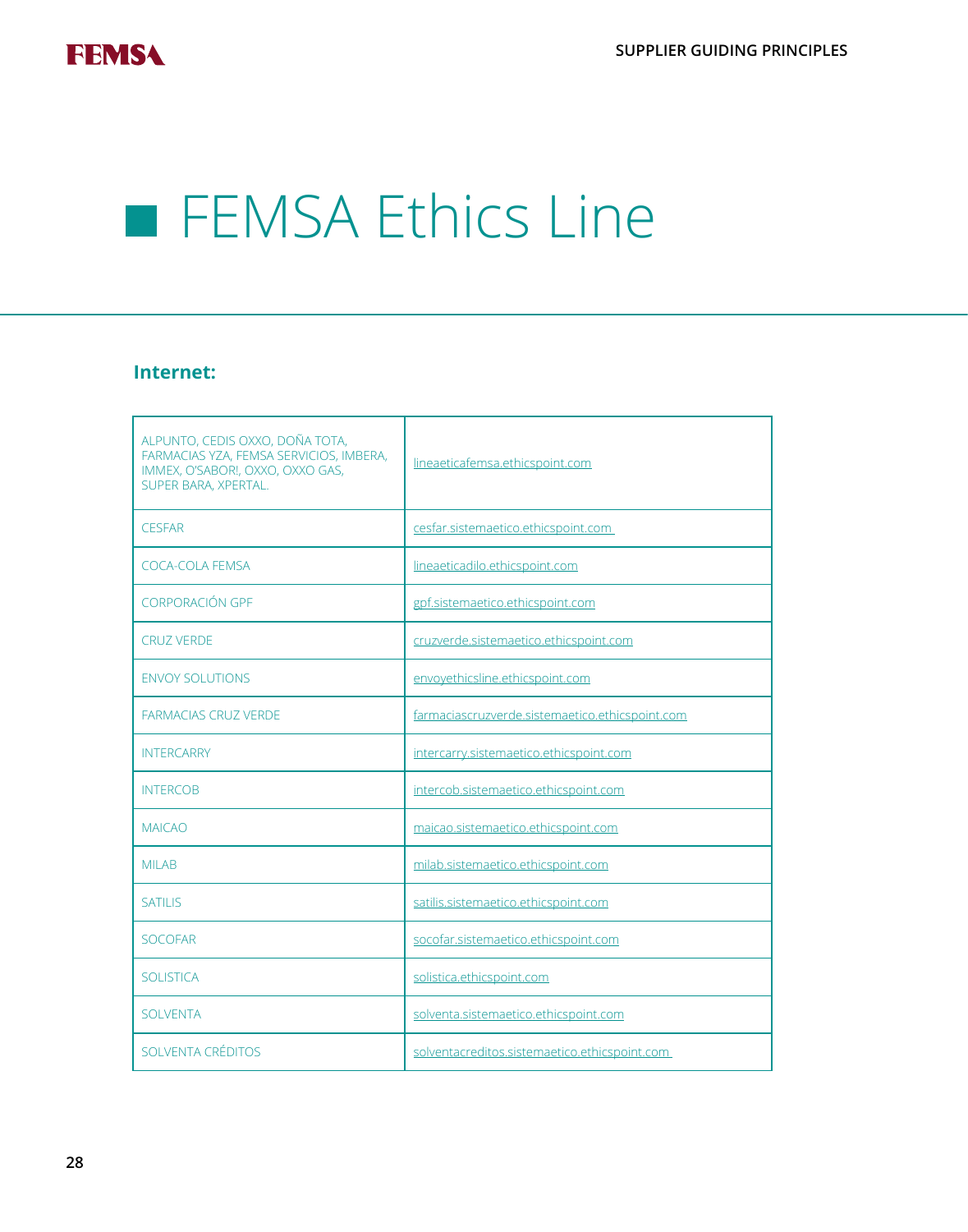

**PHONE NUMBER**

01 800 518 9439

01 800 518 5330

0 800 032 0075

84 4951 5233

2277 2618

800 681 8061

833 573 1744

833 573 1744

833 573 1744

000 413 598 3945

### **FEMSA Ethics Line**

#### **Telephone:**

| <b>COUNTRY</b>   | <b>BUSINESS</b>                    | <b>PHONE</b><br><b>NUMBER</b> |                 | <b>COUNTRY</b>                 | <b>BUSINESS</b>                        | <b>COUNTRY CODE</b><br>(DIAL BEFORE THE<br><b>PHONE NUMBER)</b> |                        |
|------------------|------------------------------------|-------------------------------|-----------------|--------------------------------|----------------------------------------|-----------------------------------------------------------------|------------------------|
| <b>ARGENTINA</b> |                                    | 0 800 345 1571                |                 |                                | <b>ALPUNTO</b>                         |                                                                 |                        |
|                  |                                    |                               | <b>COLOMBIA</b> |                                | COCA-COLA FEMSA                        |                                                                 |                        |
| <b>BRAZIL</b>    |                                    | 0 800 721 8529                |                 |                                | <b>DROGUERÍAS</b><br><b>CRUZ VERDE</b> |                                                                 |                        |
| <b>CHILE</b>     | <b>ALPUNTO</b>                     | 800 914 451                   |                 | <b>OXXO</b>                    |                                        |                                                                 |                        |
|                  | <b>CESFAR</b>                      | 800 914 458                   |                 |                                | <b>SOLISTICA</b>                       |                                                                 |                        |
|                  | <b>FARMACIAS</b>                   |                               |                 | <b>COSTA RICA</b>              | COCA-COLA FEMSA                        |                                                                 |                        |
|                  | <b>CRUZ VERDE</b>                  | 800 914 438                   |                 |                                | <b>SOLISTICA</b>                       |                                                                 |                        |
|                  | <b>INTERCARRY</b>                  | 800 914 439                   |                 |                                | <b>ALPUNTO</b>                         |                                                                 |                        |
|                  | <b>INTERCOB</b>                    | 800 914 445                   | <b>ECUADOR</b>  | <b>CORPORACIÓN GPF</b>         | 1800 225 528<br>o 1 999 119            |                                                                 |                        |
|                  |                                    |                               |                 |                                | <b>OXXO</b>                            |                                                                 |                        |
|                  | <b>MAICAO</b>                      | 800 914 448                   |                 | <b>UNITED</b><br><b>STATES</b> |                                        |                                                                 |                        |
|                  | <b>MILAB</b>                       | 800 914 442                   | OF AMERICA      |                                |                                        |                                                                 |                        |
|                  |                                    |                               |                 | <b>GUATEMALA</b>               |                                        |                                                                 |                        |
|                  | <b>OXXO</b>                        | 800 914 451                   |                 | <b>MEXICO</b>                  |                                        |                                                                 |                        |
|                  | <b>SATILIS</b>                     | 800 914 419                   |                 | <b>NICARAGUA</b>               | <b>COCA-COLA FEMSA</b>                 | 18000164<br>o 1 800 0174                                        |                        |
|                  | <b>SOCOFAR</b>                     | 800 914 437                   |                 |                                | <b>PANAMA</b>                          |                                                                 | 800 0109<br>o 800 2288 |
|                  |                                    |                               |                 | <b>URUGUAY</b>                 | COCA-COLA FEMSA                        |                                                                 |                        |
|                  | <b>SOLVENTA</b>                    | 800 914 443                   |                 |                                | <b>ALPUNTO</b>                         | Español<br>0 800 552 6288                                       |                        |
|                  | <b>SOLVENTA</b><br><b>TARIETAS</b> | 800 914 427                   |                 | <b>VENEZUELA</b>               | <b>COCA-COLA FEMSA</b>                 | Inglés<br>0 800 225 5288                                        |                        |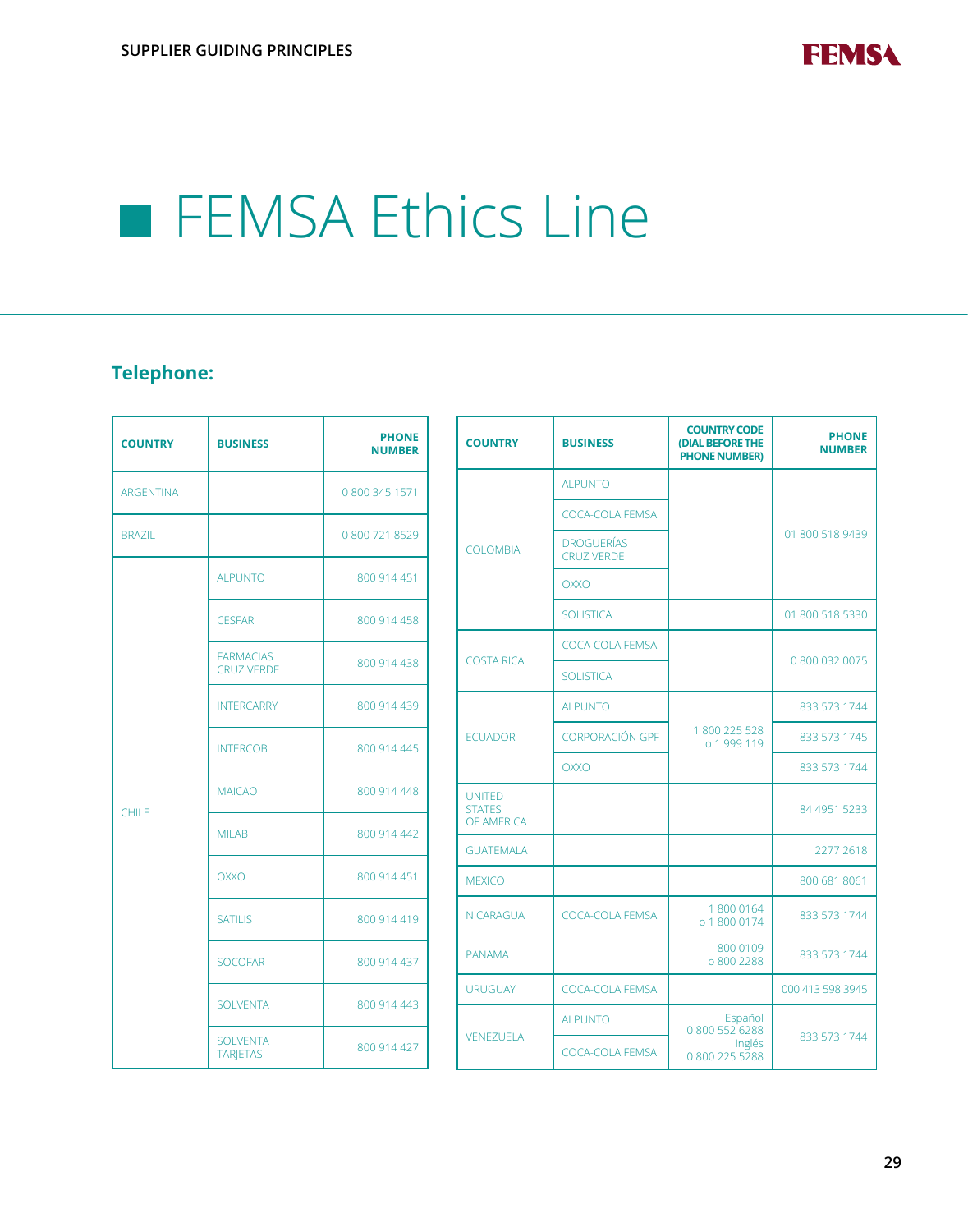

### References

#### **ILO Conventions**

https://www.ilo.org/global/standards/introduction-to-international-labourstandards/conventions-and-recommendations/lang--en/index.htm

#### **UN Universal Human Rights Declaration**

https://www.un.org/en/about-us/universal-declaration-of-human-rights

#### **UN Global Compact**

https://www.unglobalcompact.org/what-is-gc/mission/principles

#### **OECD Multinational Enterprises Guidelines**

http://mneguidelines.oecd.org/guidelines/

#### **FEMSA Code of Ethics**

<https://www.femsa.com/wp-content/uploads/2022/04/FEMSA-Code-of-Ethics.pdf>

#### **Anticorruption Policy**

<https://www.femsa.com/wp-content/uploads/2022/01/Anti-Corruption-FEMSA.pdf>